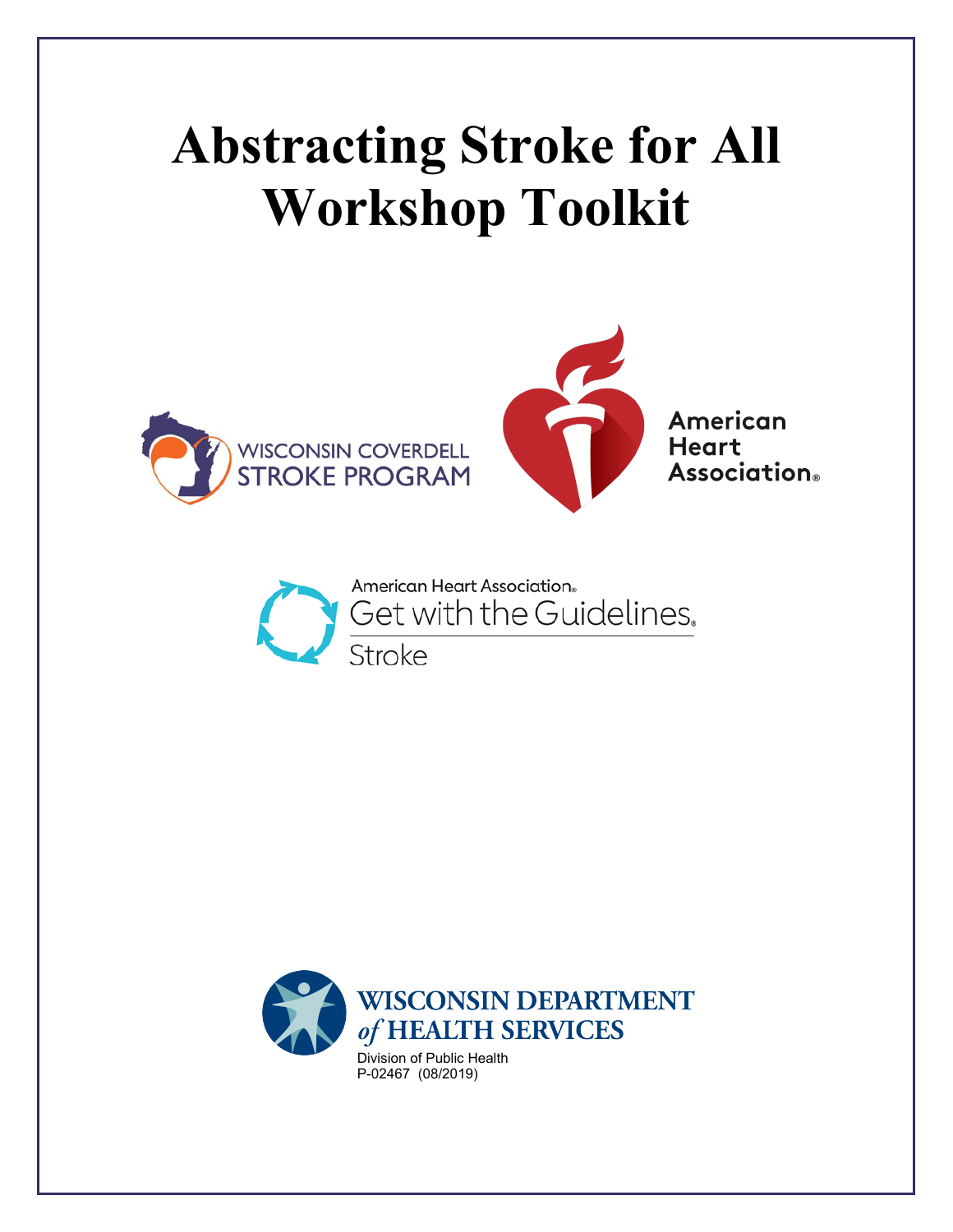# **Table of Contents**

| <b>Mock Chart Samples:</b>                                        |  |
|-------------------------------------------------------------------|--|
| $\bullet$                                                         |  |
| • Admit to Discharge - IV Alteplase and Thrombectomy  Pages 11-19 |  |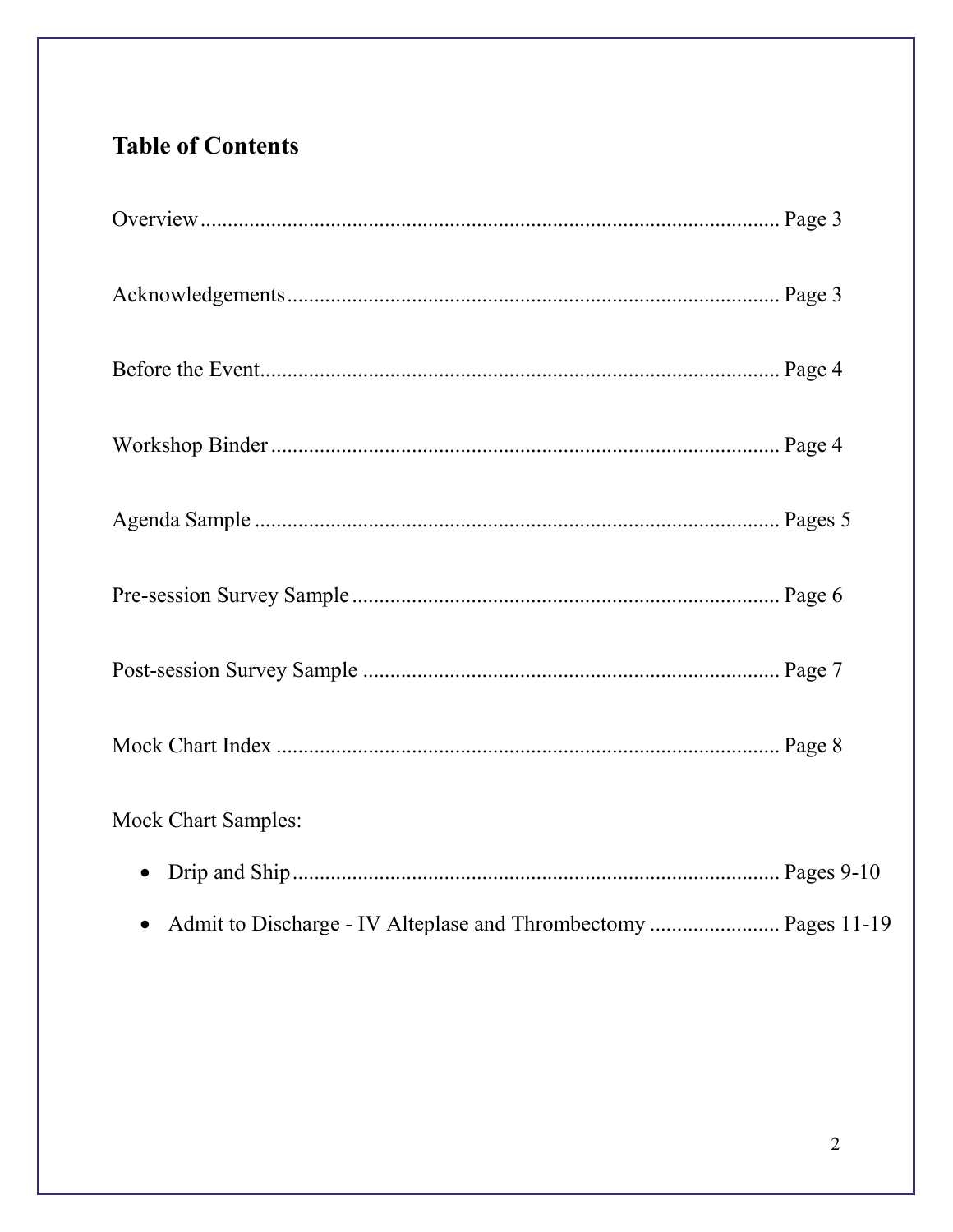## **Overview**

Ensuring the quality of a hospital's stroke data is essential to its credibility and value. Stroke abstractors range from novice to expert. The need for an expanded training program focused on all levels of stroke certification was recognized by the Wisconsin (WI) Coverdell Stroke Program and the American Heart Association (AHA). The developed training workshop includes two mock charts, which incorporate data abstraction elements for Acute Stroke Ready, Primary Stroke Center, Thrombectomy Capable, and Comprehensive Stroke Centers. The training fosters networking and provides the opportunity to discuss the Get With the Guidelines® - Stroke PMT® (GWTG). This educational and training opportunity is titled "Abstracting Stroke Data That Will Work for All." The training assists the participants in understanding the GWTG Coding Instructions, and provides a non-threatening learning environment to discuss difficult-tointerpret data elements.

#### **Acknowledgements**

Use or replication of any documents in this toolkit must include the Wisconsin Coverdell Stroke Program and AHA logos.

#### **Contributors to the content and production of this tool kit include:**

- Dot Bluma, BSN, RN, CPHQ Stroke Project Specialist, MetaStar, Inc.
- Jessica Link, Coverdell Program Director, Wisconsin Department of Health Services
- Lynn Mallas-Serdynski, RN, BSN, Quality Programs Manager, AHA
- Maureen Hess, BSN, RN (retired)
- Renee Sednew, MPH, Senior Director, Quality & Systems Improvement, AHA
- Susan Abelt, MS, Director, Quality & Systems Improvement, AHA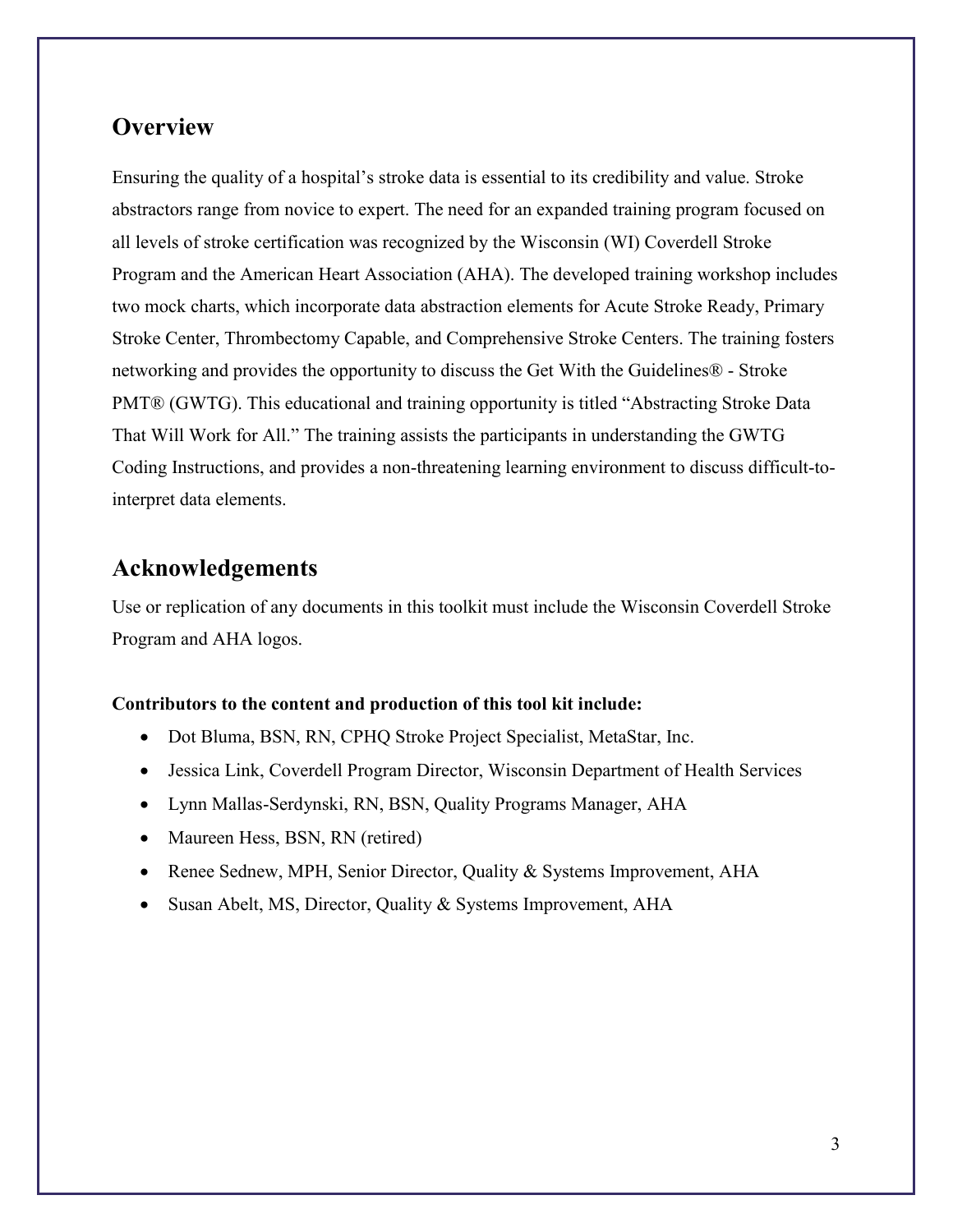### **Planning the Event**

When announcing the training and requesting registrations, be sure to request participants selfidentify their level of GWTG abstraction proficiency. We use novice, competent, and expert. Provide round tables with seating for four. To ensure optimal learning opportunities, place people from different hospitals with different levels of abstraction proficiency at each table.

We recommend providing conference documents in a three-ring binder. Include the current paper GWTG case record form for abstracting the mock chart, or, if you will be performing the training with laptops, the online GWTG PMT can be utilized instead. Have several copies of the Coding Instructions available for participants to reference during the mock chart abstraction.

## **Workshop Binder**

The agenda is always sent in advance, and is included in the participant's binder. See pages five and six for a sample agenda.

An evaluation of pre-session and post-session understanding must be obtained to measure changes in confidence in performing specific tasks in GWTG. Ensure the pre-session surveys are collected immediately upon completion. This will safeguard participants from having access to their pre-survey responses when completing the post-session survey. See pages seven and eight for sample surveys.

The mock charts are available on pages 10-20. The mock chart guidelines must be updated to reflect future changes to abstraction guidelines. The mock chart included was utilized May 2019.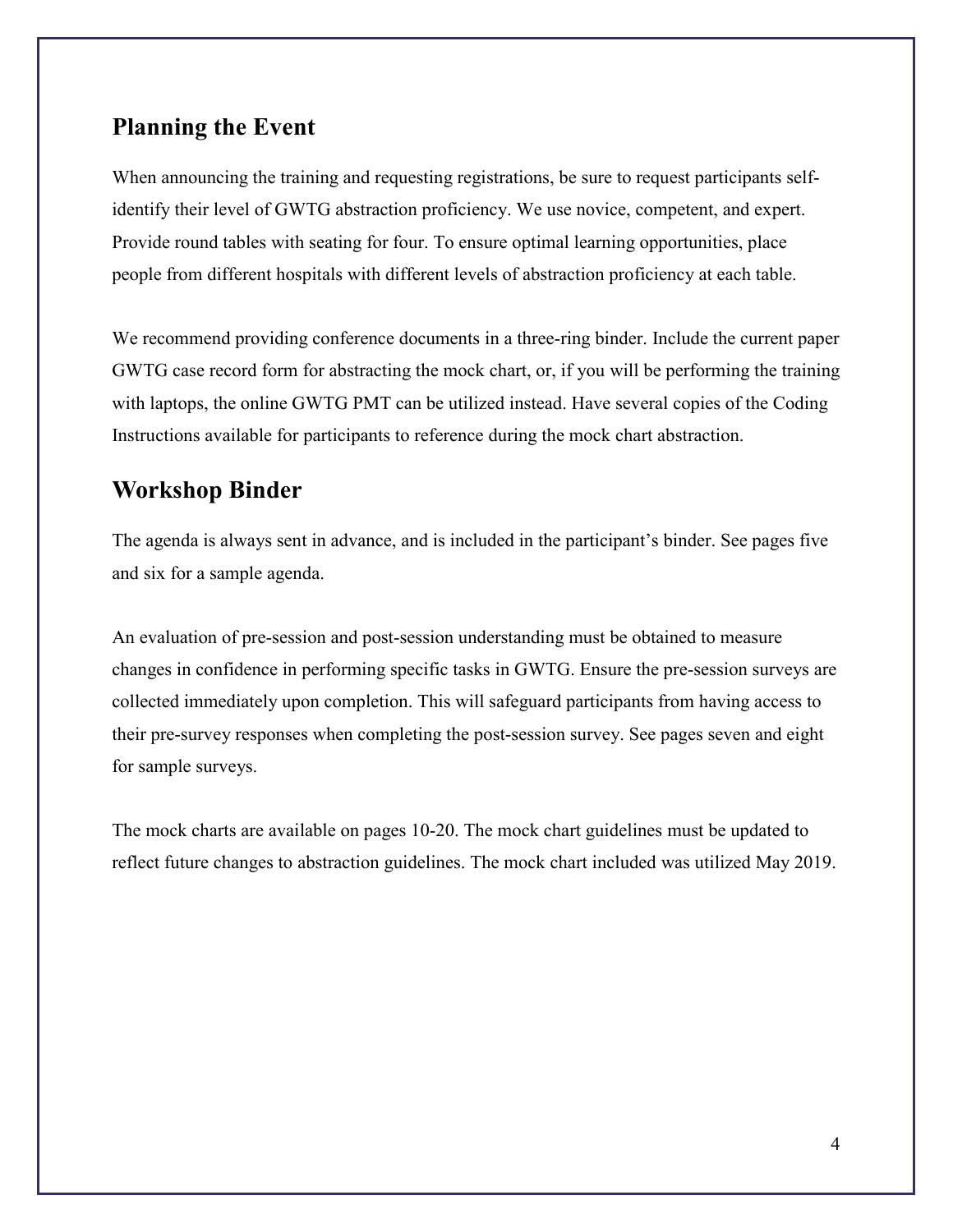# **Abstracting Stroke Data That Will Work for All**





American Hildredit<br>Heart<br>Association。

| <b>Time</b>       | <b>Presentation Title</b>                                                  | Faculty                                                                                                |
|-------------------|----------------------------------------------------------------------------|--------------------------------------------------------------------------------------------------------|
| 7:30AM-8:00AM     | <b>Registration</b>                                                        | Dot Bluma, BSN, RN, CPHQ Stroke Project Specialist                                                     |
|                   |                                                                            | MetaStar, Inc                                                                                          |
| 8:00AM-8:15AM     | <b>Welcome, introductions and</b><br>overview of program                   | Renee Sednew, MPH, Senior Director, Quality & Systems<br><b>Improvement American Heart Association</b> |
|                   |                                                                            | Susan Abelt, MS, Director, Quality & Systems Improvement                                               |
|                   | <b>Pre-session survey</b>                                                  | American Heart Association                                                                             |
| 8:15AM-10:15AM    | Part 1: Making sense of get with the                                       |                                                                                                        |
|                   | guidelines stroke data elements-                                           |                                                                                                        |
|                   | drip and ship                                                              |                                                                                                        |
| 8:15AM-9:00AM     | Drip and ship mock chart                                                   | Attendees will complete a mock chart abstraction                                                       |
|                   | abstraction                                                                |                                                                                                        |
|                   |                                                                            | Facilitator: Susan Abelt                                                                               |
| $9:00AM-10:00AM$  | <b>Review results of drip and ship</b>                                     |                                                                                                        |
|                   | mock chart abstraction and                                                 |                                                                                                        |
|                   | highlight difficult to abstract data<br>elements                           |                                                                                                        |
| 10:00AM-10:15AM   | <b>Break</b>                                                               |                                                                                                        |
| 10:15AM-1:15PM    | Part 2: Making sense of get with the                                       |                                                                                                        |
|                   | guidelines stroke data elements-                                           |                                                                                                        |
|                   | arrival to discharge                                                       |                                                                                                        |
|                   |                                                                            |                                                                                                        |
| $10:15AM-11:15AM$ | Arrival to discharge mock chart<br>abstraction                             | Attendees will complete a mock chart abstraction                                                       |
| 11:15AM-12:30PM   |                                                                            |                                                                                                        |
|                   | <b>Review results of arrival to</b>                                        | Facilitator: Susan Abelt                                                                               |
|                   | discharge chart abstraction and                                            |                                                                                                        |
|                   | highlight difficult-to-abstract data                                       |                                                                                                        |
| 12:30PM-1:15PM    | elements                                                                   |                                                                                                        |
|                   | Lunch                                                                      |                                                                                                        |
| 1:15PM-2:15PM     | Part 3: Making sense of get with the                                       |                                                                                                        |
|                   | guidelines stroke data elements-                                           |                                                                                                        |
|                   | advanced care                                                              | Group discussion of Advanced Care data elements                                                        |
|                   |                                                                            |                                                                                                        |
|                   | <b>Discuss advanced care chart</b><br>highlight difficult-to-abstract data | Facilitator: Dot Bluma, Renee Sednew, Susan Abelt                                                      |
|                   | elements                                                                   |                                                                                                        |
| 2:15PM-2:30PM     | <b>Wrap-up and closing comments</b>                                        |                                                                                                        |
|                   |                                                                            |                                                                                                        |
|                   | <b>Post-session survey</b>                                                 |                                                                                                        |

This document was created for the WI Coverdell Stroke Program and American Heart Association and the logos must remain. To demonstrate scalability, all evaluation results must be shared with the WI Coverdell Stroke Program and American Heart Association.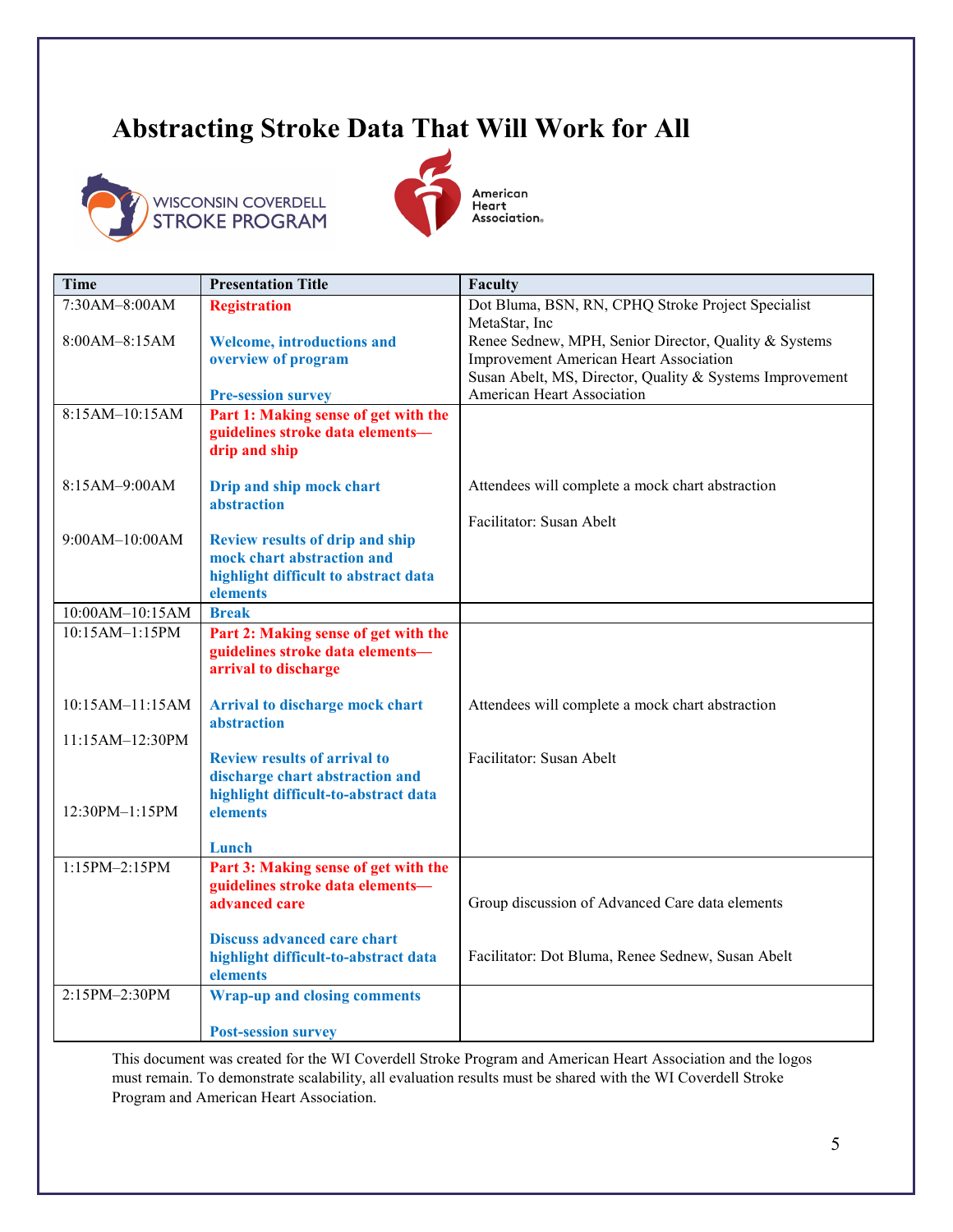

#### **Abstracting Stroke Data That Will Work for All Get With The Guidelines Stroke® Training Pre-Session Survey**

Date: \_\_\_\_\_\_\_\_\_\_ **Location: \_\_\_\_\_\_\_\_** 

The purpose of this survey is to assess your level of confidence before the training, in understanding how to utilize the coding instructions and entering stroke data into the Get With the Guidelines® (GWTG) program.

|    | Please choose the response that best describes your <u>level</u><br>of confidence for each of the following GWTG functions. | Not at all<br>confident | Not very<br>confident | Somewhat<br>confident | Verv<br>confident |
|----|-----------------------------------------------------------------------------------------------------------------------------|-------------------------|-----------------------|-----------------------|-------------------|
|    | Fully understand the GWTG coding instructions                                                                               |                         | □                     |                       |                   |
|    | Enter data accurately                                                                                                       |                         | □                     | п                     |                   |
| 3. | Understand the data elements required for a drip and ship patient                                                           |                         | □                     | П                     |                   |
| 4. | Understand data elements required for an Alteplase recipient<br>discharged from the admission site                          |                         | п                     |                       |                   |
| 5. | Understand data elements required for a patient who receives stroke<br>mechanical thrombectomy intervention.                |                         |                       |                       |                   |

**The following information is needed to help us match your pre-session survey to your post-session survey, which will be administered at the end of this session. Thanks for helping by providing this information!**

What is the number of the month in which you were born? (Ex: May = 05)

What are the last two numbers of your Social Security number?

How many sisters do you have?

This document was created for the WI Coverdell Stroke Program and American Heart Association and the logos must remain. To demonstrate scalability, all evaluation results must be shared with the WI Coverdell Stroke Program and American Heart Association.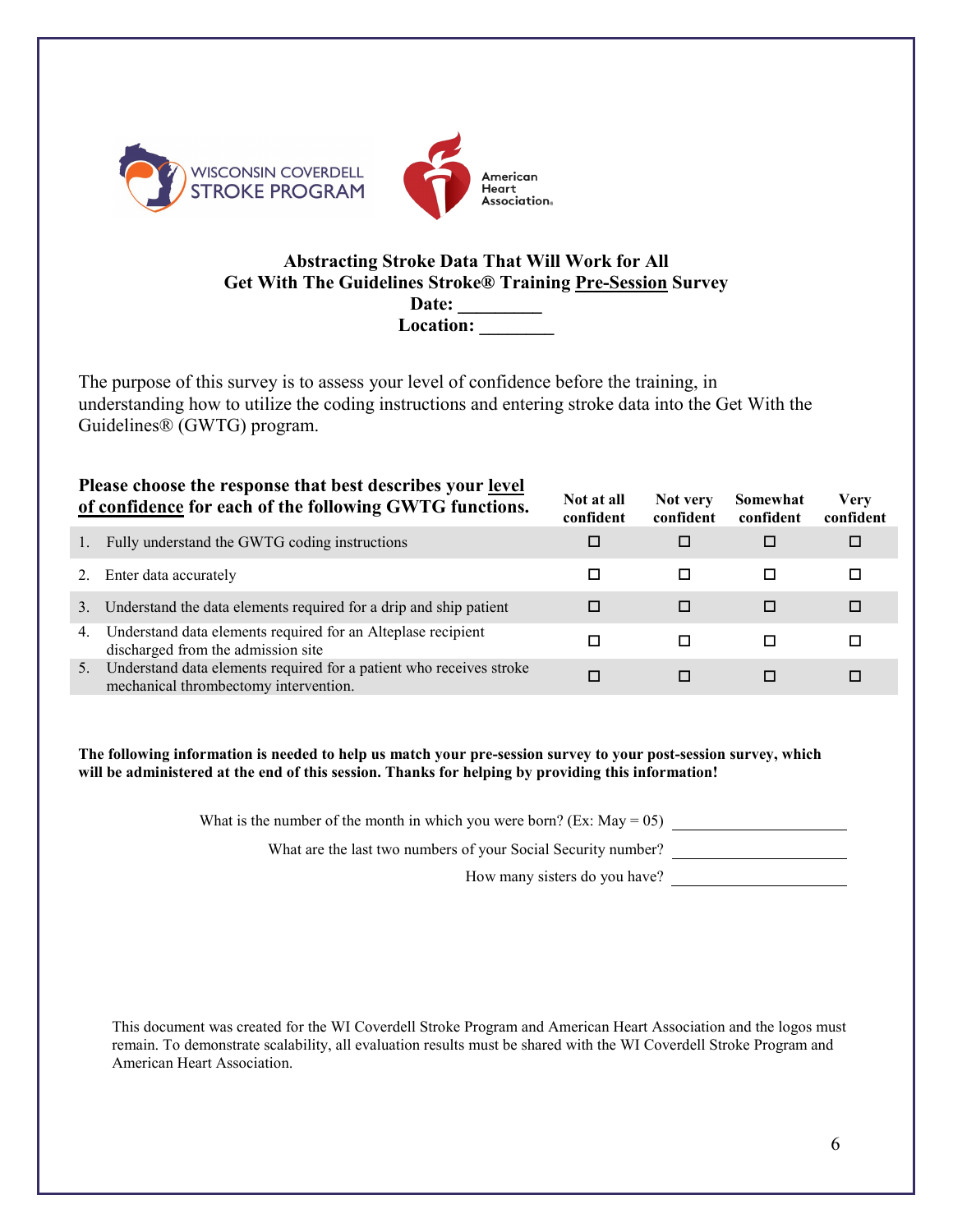



#### **Abstracting Stroke Data That Will Work for All Get With The Guidelines Stroke® Training Post-Session Survey**

**Date: \_\_\_\_\_\_\_\_\_**  Location:

The purpose of this survey is to assess your level of confidence after the training, in understanding how to utilize the coding instructions and entering stroke data into the Get With the Guidelines® (GWTG) program.

|    | Please choose the response that best describes your level<br>of confidence for each of the following GWTG functions.                                                             | Not at all<br>confident | Not very<br>confident | Somewhat<br>confident | Very<br>confident |
|----|----------------------------------------------------------------------------------------------------------------------------------------------------------------------------------|-------------------------|-----------------------|-----------------------|-------------------|
| 1. | Fully understand the GWTG coding instructions                                                                                                                                    | □                       | □                     | □                     | □                 |
| 2. | Enter data accurately                                                                                                                                                            |                         | $\Box$                | □                     | □                 |
| 3. | Understand the data elements required for a drip and ship patient                                                                                                                |                         | $\Box$                | □                     | П                 |
| 4. | Understand data elements required for an Alteplase recipient<br>discharged from the admission site                                                                               |                         | □                     | □                     |                   |
| 5. | ANSWER ONLY IF YOU ATTENDED THIS PART OF THE<br><b>TRAINING:</b><br>Understand data elements required for a patient who receives stroke<br>mechanical thrombectomy intervention. |                         | п                     | П                     |                   |

**The following information is needed to help us match your post-session survey to your pre-session survey. Thanks for helping by providing this information!**

What is the number of the month in which you were born? (Ex: May =  $05$ )

What are the last two numbers of your Social Security number?

How many sisters do you have?

This document was created for the WI Coverdell Stroke Program and American Heart Association and the logos must remain. To demonstrate scalability, all evaluation results must be shared with the WI Coverdell Stroke Program and American Heart Association.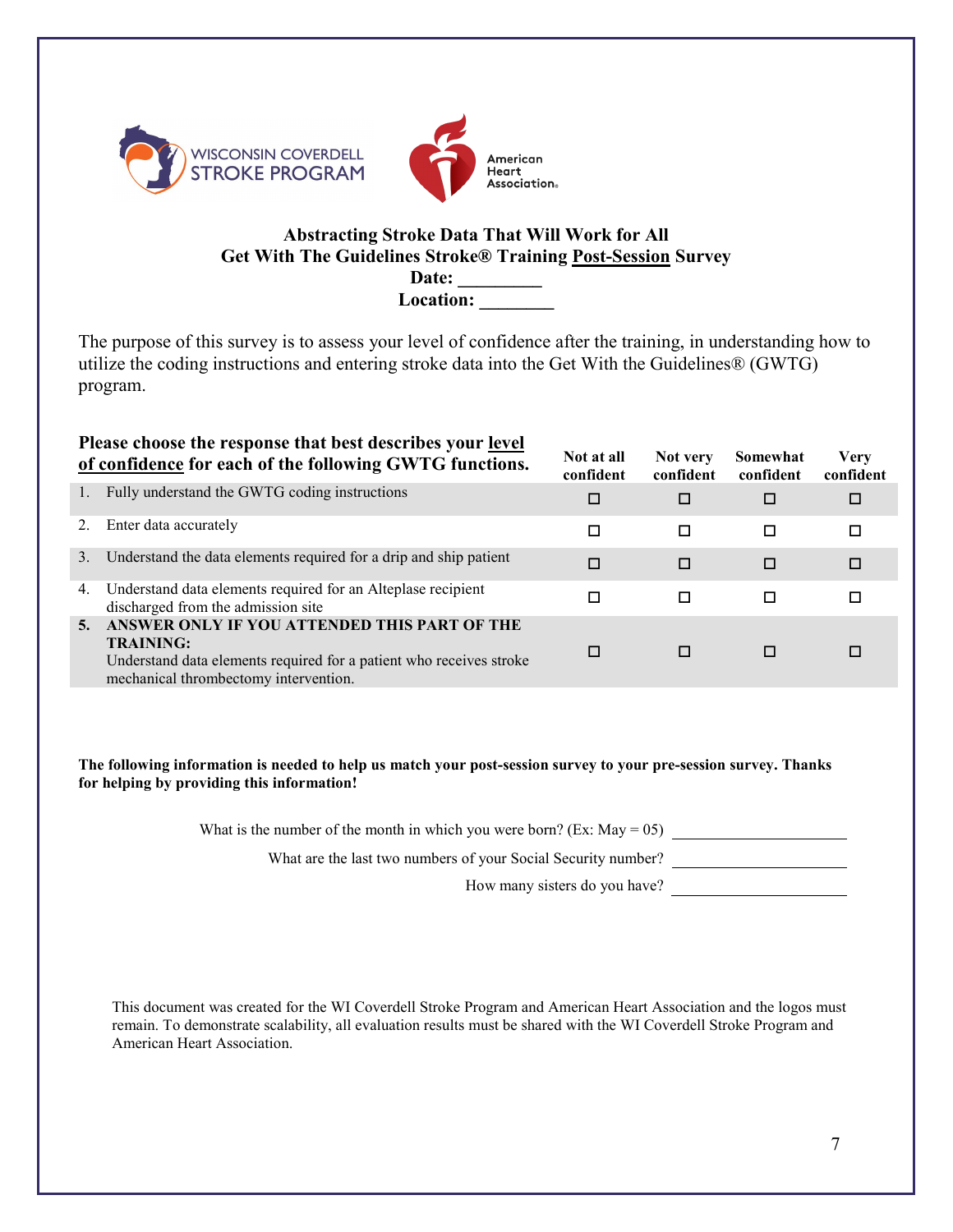#### **Abstraction Chart Index**

| Drip and |  |
|----------|--|
|----------|--|

Admit to Discharge - IV Alteplase and Thrombectomy............................................pages 11-19

Starring the Stroke Team at the Hospital of the Perpetually Ready, in order of appearance:

- Dr. Al Teplase, ED MD
- Wanda Wonderful, Stroke RN Responder
- Dr. Penumbra, Critical Care Neurology
- Dr. Van Tastic, Neuro IR
- Angel Wrkhardt, RN NICU
- Tru Sweet, APNP Neuro IR
- Carrie Goodheart, RN NICU
- Gloria Glorious, Stroke Navigator
- Terri Terrific, APNP Critical Care Neurology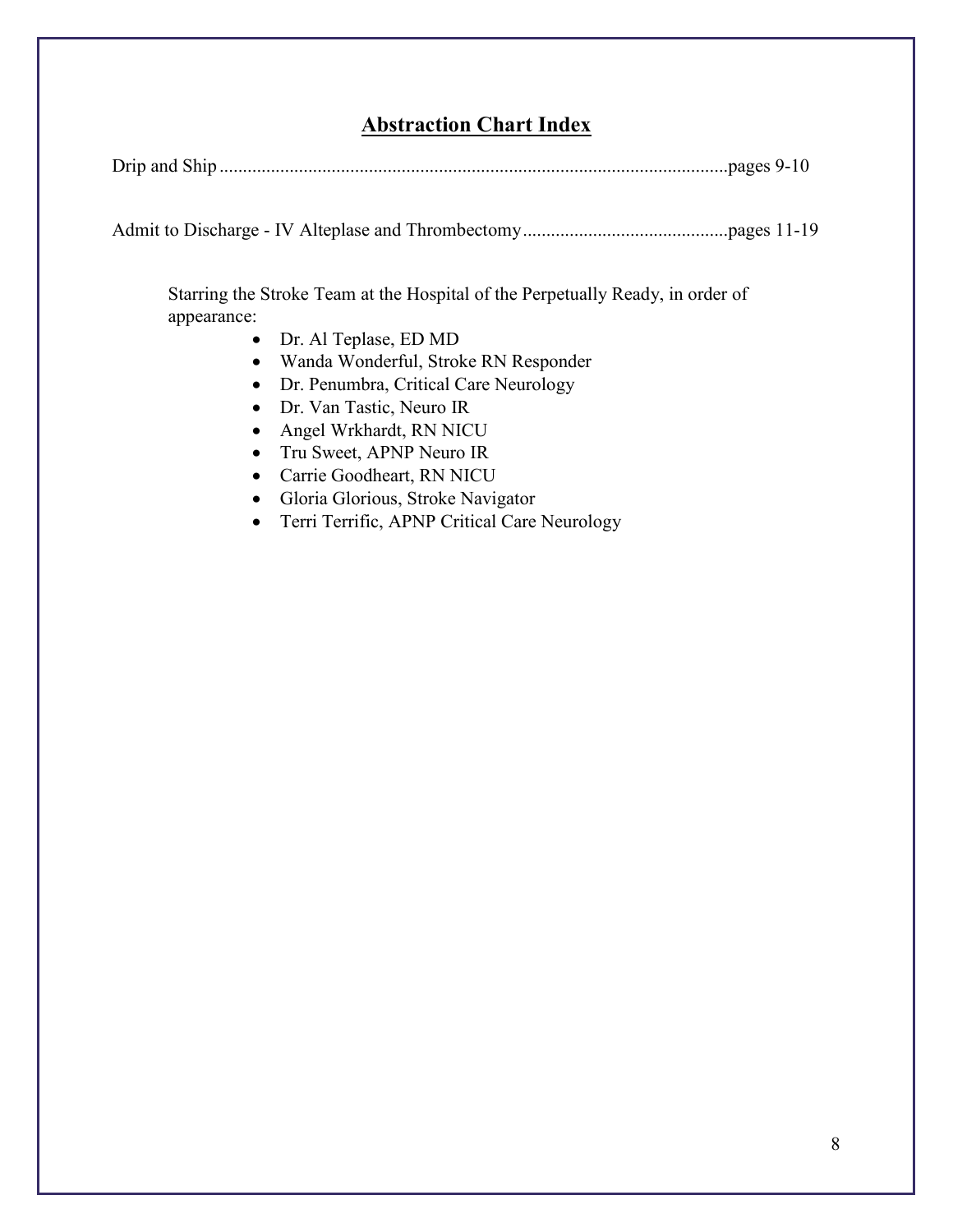| Date/Time<br>Caregiver<br><b>EHR</b> Documentation<br>Demographics: Male, Black, Non-Hispanic, 55yo, DOB-2/24/1964<br>Insurance: Exchange<br>Current PTA Medications taken this AM:<br>Amlodipine-Olmesartan (Azor)<br>Aspirin EC 81mg<br>$\bullet$<br>Microzide<br>$\bullet$<br>Lipitor<br>$\bullet$<br>Coumadin, last dose 8 days prior to arrival<br>$\bullet$<br>Allergy: Latex, reaction unknown<br><b>EMS</b> Report<br>2/22/2018<br>Code Stroke. County EMS has identified a 55yo male patient with stroke-like<br>1249<br>symptoms in the field. Stroke/CVA<br>Right side deficits with right facial droop, right arm drift, slurred speech. ALOC,<br>stroke scale +<br>GCS 14, BP 174/128, P 120, 96%, R 16,<br>BS 84, O2, IV, LKW 20 minutes ago<br>Patient arrived in ED at the Hospital of the Perpetually Ready; patient roomed in<br>1255<br>Hospital of the<br><b>ED</b><br>Perpetually<br>BP 184/120, P 125, R 20<br>Ready ED<br>Height: 6 feet (183 cm) Weight: 200 lbs (90.7 kg)<br>Provider contact with patient<br>1255<br>Dr. Al Teplase,<br>55 yo male who presents to ED via County EMS for right-sided stroke. LKW was<br>ED MD<br>witnessed by a fellow passenger at 1230 while he was on the bus. Presented with<br>facial droop, slurred speech and right-sided weakness. Stroke alert called<br>immediately. Patient went directly to CT with EMS. Initial NIHSS= 13. Failed<br>dysphagia and made NPO. Patient denies any prodromal symptoms. He does admit<br>to aortic valve and being on Coumadin; stating he has missed the last 8 days doses.<br>Denies any active bleeding or head trauma.<br>HX: HTN, mechanical aortic valve, hyperlipidemia, current cigarette smoker<br>1305<br>Patient's brother in ED. Brother confirming patient's baseline was living alone and<br>ambulating independently. Brother involved in decision process for Alteplase<br>$(tPA)$ .<br>Patient and brother advised of risks and benefits regarding use of Alteplase.<br>Discussed with Neurology, Dr. Graamatter, who recommends Alteplase treatment<br>1309<br>and admission.<br>Risks/Benefits for Alteplase reviewed with patient and brother. All questions<br>1312<br>answered. Patient verbally agreed to plan for Alteplase.<br>BP 182/112, P 130, R 21<br>1305-order<br>Labs:<br>time<br>Platelets: 245<br>Hcg: 13.8<br>1333-<br>Hct: 41.0<br>resulted<br>CBC: 4.5<br>time<br><b>WBC: 8.3</b> | <b>Drip and Ship</b> |  |           |  |
|---------------------------------------------------------------------------------------------------------------------------------------------------------------------------------------------------------------------------------------------------------------------------------------------------------------------------------------------------------------------------------------------------------------------------------------------------------------------------------------------------------------------------------------------------------------------------------------------------------------------------------------------------------------------------------------------------------------------------------------------------------------------------------------------------------------------------------------------------------------------------------------------------------------------------------------------------------------------------------------------------------------------------------------------------------------------------------------------------------------------------------------------------------------------------------------------------------------------------------------------------------------------------------------------------------------------------------------------------------------------------------------------------------------------------------------------------------------------------------------------------------------------------------------------------------------------------------------------------------------------------------------------------------------------------------------------------------------------------------------------------------------------------------------------------------------------------------------------------------------------------------------------------------------------------------------------------------------------------------------------------------------------------------------------------------------------------------------------------------------------------------------------------------------------------------------------------------------------------------------------------------------------------------------------------------------------------------------------------------------------------------------------------------------------------|----------------------|--|-----------|--|
|                                                                                                                                                                                                                                                                                                                                                                                                                                                                                                                                                                                                                                                                                                                                                                                                                                                                                                                                                                                                                                                                                                                                                                                                                                                                                                                                                                                                                                                                                                                                                                                                                                                                                                                                                                                                                                                                                                                                                                                                                                                                                                                                                                                                                                                                                                                                                                                                                           |                      |  |           |  |
|                                                                                                                                                                                                                                                                                                                                                                                                                                                                                                                                                                                                                                                                                                                                                                                                                                                                                                                                                                                                                                                                                                                                                                                                                                                                                                                                                                                                                                                                                                                                                                                                                                                                                                                                                                                                                                                                                                                                                                                                                                                                                                                                                                                                                                                                                                                                                                                                                           |                      |  |           |  |
|                                                                                                                                                                                                                                                                                                                                                                                                                                                                                                                                                                                                                                                                                                                                                                                                                                                                                                                                                                                                                                                                                                                                                                                                                                                                                                                                                                                                                                                                                                                                                                                                                                                                                                                                                                                                                                                                                                                                                                                                                                                                                                                                                                                                                                                                                                                                                                                                                           |                      |  |           |  |
|                                                                                                                                                                                                                                                                                                                                                                                                                                                                                                                                                                                                                                                                                                                                                                                                                                                                                                                                                                                                                                                                                                                                                                                                                                                                                                                                                                                                                                                                                                                                                                                                                                                                                                                                                                                                                                                                                                                                                                                                                                                                                                                                                                                                                                                                                                                                                                                                                           |                      |  |           |  |
|                                                                                                                                                                                                                                                                                                                                                                                                                                                                                                                                                                                                                                                                                                                                                                                                                                                                                                                                                                                                                                                                                                                                                                                                                                                                                                                                                                                                                                                                                                                                                                                                                                                                                                                                                                                                                                                                                                                                                                                                                                                                                                                                                                                                                                                                                                                                                                                                                           |                      |  |           |  |
|                                                                                                                                                                                                                                                                                                                                                                                                                                                                                                                                                                                                                                                                                                                                                                                                                                                                                                                                                                                                                                                                                                                                                                                                                                                                                                                                                                                                                                                                                                                                                                                                                                                                                                                                                                                                                                                                                                                                                                                                                                                                                                                                                                                                                                                                                                                                                                                                                           |                      |  |           |  |
|                                                                                                                                                                                                                                                                                                                                                                                                                                                                                                                                                                                                                                                                                                                                                                                                                                                                                                                                                                                                                                                                                                                                                                                                                                                                                                                                                                                                                                                                                                                                                                                                                                                                                                                                                                                                                                                                                                                                                                                                                                                                                                                                                                                                                                                                                                                                                                                                                           |                      |  |           |  |
|                                                                                                                                                                                                                                                                                                                                                                                                                                                                                                                                                                                                                                                                                                                                                                                                                                                                                                                                                                                                                                                                                                                                                                                                                                                                                                                                                                                                                                                                                                                                                                                                                                                                                                                                                                                                                                                                                                                                                                                                                                                                                                                                                                                                                                                                                                                                                                                                                           |                      |  |           |  |
|                                                                                                                                                                                                                                                                                                                                                                                                                                                                                                                                                                                                                                                                                                                                                                                                                                                                                                                                                                                                                                                                                                                                                                                                                                                                                                                                                                                                                                                                                                                                                                                                                                                                                                                                                                                                                                                                                                                                                                                                                                                                                                                                                                                                                                                                                                                                                                                                                           |                      |  |           |  |
|                                                                                                                                                                                                                                                                                                                                                                                                                                                                                                                                                                                                                                                                                                                                                                                                                                                                                                                                                                                                                                                                                                                                                                                                                                                                                                                                                                                                                                                                                                                                                                                                                                                                                                                                                                                                                                                                                                                                                                                                                                                                                                                                                                                                                                                                                                                                                                                                                           |                      |  |           |  |
|                                                                                                                                                                                                                                                                                                                                                                                                                                                                                                                                                                                                                                                                                                                                                                                                                                                                                                                                                                                                                                                                                                                                                                                                                                                                                                                                                                                                                                                                                                                                                                                                                                                                                                                                                                                                                                                                                                                                                                                                                                                                                                                                                                                                                                                                                                                                                                                                                           |                      |  |           |  |
|                                                                                                                                                                                                                                                                                                                                                                                                                                                                                                                                                                                                                                                                                                                                                                                                                                                                                                                                                                                                                                                                                                                                                                                                                                                                                                                                                                                                                                                                                                                                                                                                                                                                                                                                                                                                                                                                                                                                                                                                                                                                                                                                                                                                                                                                                                                                                                                                                           |                      |  |           |  |
|                                                                                                                                                                                                                                                                                                                                                                                                                                                                                                                                                                                                                                                                                                                                                                                                                                                                                                                                                                                                                                                                                                                                                                                                                                                                                                                                                                                                                                                                                                                                                                                                                                                                                                                                                                                                                                                                                                                                                                                                                                                                                                                                                                                                                                                                                                                                                                                                                           |                      |  |           |  |
|                                                                                                                                                                                                                                                                                                                                                                                                                                                                                                                                                                                                                                                                                                                                                                                                                                                                                                                                                                                                                                                                                                                                                                                                                                                                                                                                                                                                                                                                                                                                                                                                                                                                                                                                                                                                                                                                                                                                                                                                                                                                                                                                                                                                                                                                                                                                                                                                                           |                      |  |           |  |
|                                                                                                                                                                                                                                                                                                                                                                                                                                                                                                                                                                                                                                                                                                                                                                                                                                                                                                                                                                                                                                                                                                                                                                                                                                                                                                                                                                                                                                                                                                                                                                                                                                                                                                                                                                                                                                                                                                                                                                                                                                                                                                                                                                                                                                                                                                                                                                                                                           |                      |  |           |  |
|                                                                                                                                                                                                                                                                                                                                                                                                                                                                                                                                                                                                                                                                                                                                                                                                                                                                                                                                                                                                                                                                                                                                                                                                                                                                                                                                                                                                                                                                                                                                                                                                                                                                                                                                                                                                                                                                                                                                                                                                                                                                                                                                                                                                                                                                                                                                                                                                                           |                      |  |           |  |
|                                                                                                                                                                                                                                                                                                                                                                                                                                                                                                                                                                                                                                                                                                                                                                                                                                                                                                                                                                                                                                                                                                                                                                                                                                                                                                                                                                                                                                                                                                                                                                                                                                                                                                                                                                                                                                                                                                                                                                                                                                                                                                                                                                                                                                                                                                                                                                                                                           |                      |  |           |  |
|                                                                                                                                                                                                                                                                                                                                                                                                                                                                                                                                                                                                                                                                                                                                                                                                                                                                                                                                                                                                                                                                                                                                                                                                                                                                                                                                                                                                                                                                                                                                                                                                                                                                                                                                                                                                                                                                                                                                                                                                                                                                                                                                                                                                                                                                                                                                                                                                                           |                      |  |           |  |
|                                                                                                                                                                                                                                                                                                                                                                                                                                                                                                                                                                                                                                                                                                                                                                                                                                                                                                                                                                                                                                                                                                                                                                                                                                                                                                                                                                                                                                                                                                                                                                                                                                                                                                                                                                                                                                                                                                                                                                                                                                                                                                                                                                                                                                                                                                                                                                                                                           |                      |  |           |  |
|                                                                                                                                                                                                                                                                                                                                                                                                                                                                                                                                                                                                                                                                                                                                                                                                                                                                                                                                                                                                                                                                                                                                                                                                                                                                                                                                                                                                                                                                                                                                                                                                                                                                                                                                                                                                                                                                                                                                                                                                                                                                                                                                                                                                                                                                                                                                                                                                                           |                      |  |           |  |
|                                                                                                                                                                                                                                                                                                                                                                                                                                                                                                                                                                                                                                                                                                                                                                                                                                                                                                                                                                                                                                                                                                                                                                                                                                                                                                                                                                                                                                                                                                                                                                                                                                                                                                                                                                                                                                                                                                                                                                                                                                                                                                                                                                                                                                                                                                                                                                                                                           |                      |  |           |  |
|                                                                                                                                                                                                                                                                                                                                                                                                                                                                                                                                                                                                                                                                                                                                                                                                                                                                                                                                                                                                                                                                                                                                                                                                                                                                                                                                                                                                                                                                                                                                                                                                                                                                                                                                                                                                                                                                                                                                                                                                                                                                                                                                                                                                                                                                                                                                                                                                                           |                      |  |           |  |
|                                                                                                                                                                                                                                                                                                                                                                                                                                                                                                                                                                                                                                                                                                                                                                                                                                                                                                                                                                                                                                                                                                                                                                                                                                                                                                                                                                                                                                                                                                                                                                                                                                                                                                                                                                                                                                                                                                                                                                                                                                                                                                                                                                                                                                                                                                                                                                                                                           |                      |  |           |  |
|                                                                                                                                                                                                                                                                                                                                                                                                                                                                                                                                                                                                                                                                                                                                                                                                                                                                                                                                                                                                                                                                                                                                                                                                                                                                                                                                                                                                                                                                                                                                                                                                                                                                                                                                                                                                                                                                                                                                                                                                                                                                                                                                                                                                                                                                                                                                                                                                                           |                      |  |           |  |
|                                                                                                                                                                                                                                                                                                                                                                                                                                                                                                                                                                                                                                                                                                                                                                                                                                                                                                                                                                                                                                                                                                                                                                                                                                                                                                                                                                                                                                                                                                                                                                                                                                                                                                                                                                                                                                                                                                                                                                                                                                                                                                                                                                                                                                                                                                                                                                                                                           |                      |  |           |  |
|                                                                                                                                                                                                                                                                                                                                                                                                                                                                                                                                                                                                                                                                                                                                                                                                                                                                                                                                                                                                                                                                                                                                                                                                                                                                                                                                                                                                                                                                                                                                                                                                                                                                                                                                                                                                                                                                                                                                                                                                                                                                                                                                                                                                                                                                                                                                                                                                                           |                      |  |           |  |
|                                                                                                                                                                                                                                                                                                                                                                                                                                                                                                                                                                                                                                                                                                                                                                                                                                                                                                                                                                                                                                                                                                                                                                                                                                                                                                                                                                                                                                                                                                                                                                                                                                                                                                                                                                                                                                                                                                                                                                                                                                                                                                                                                                                                                                                                                                                                                                                                                           |                      |  |           |  |
|                                                                                                                                                                                                                                                                                                                                                                                                                                                                                                                                                                                                                                                                                                                                                                                                                                                                                                                                                                                                                                                                                                                                                                                                                                                                                                                                                                                                                                                                                                                                                                                                                                                                                                                                                                                                                                                                                                                                                                                                                                                                                                                                                                                                                                                                                                                                                                                                                           |                      |  |           |  |
|                                                                                                                                                                                                                                                                                                                                                                                                                                                                                                                                                                                                                                                                                                                                                                                                                                                                                                                                                                                                                                                                                                                                                                                                                                                                                                                                                                                                                                                                                                                                                                                                                                                                                                                                                                                                                                                                                                                                                                                                                                                                                                                                                                                                                                                                                                                                                                                                                           |                      |  |           |  |
|                                                                                                                                                                                                                                                                                                                                                                                                                                                                                                                                                                                                                                                                                                                                                                                                                                                                                                                                                                                                                                                                                                                                                                                                                                                                                                                                                                                                                                                                                                                                                                                                                                                                                                                                                                                                                                                                                                                                                                                                                                                                                                                                                                                                                                                                                                                                                                                                                           |                      |  |           |  |
|                                                                                                                                                                                                                                                                                                                                                                                                                                                                                                                                                                                                                                                                                                                                                                                                                                                                                                                                                                                                                                                                                                                                                                                                                                                                                                                                                                                                                                                                                                                                                                                                                                                                                                                                                                                                                                                                                                                                                                                                                                                                                                                                                                                                                                                                                                                                                                                                                           |                      |  | Crt: 1.05 |  |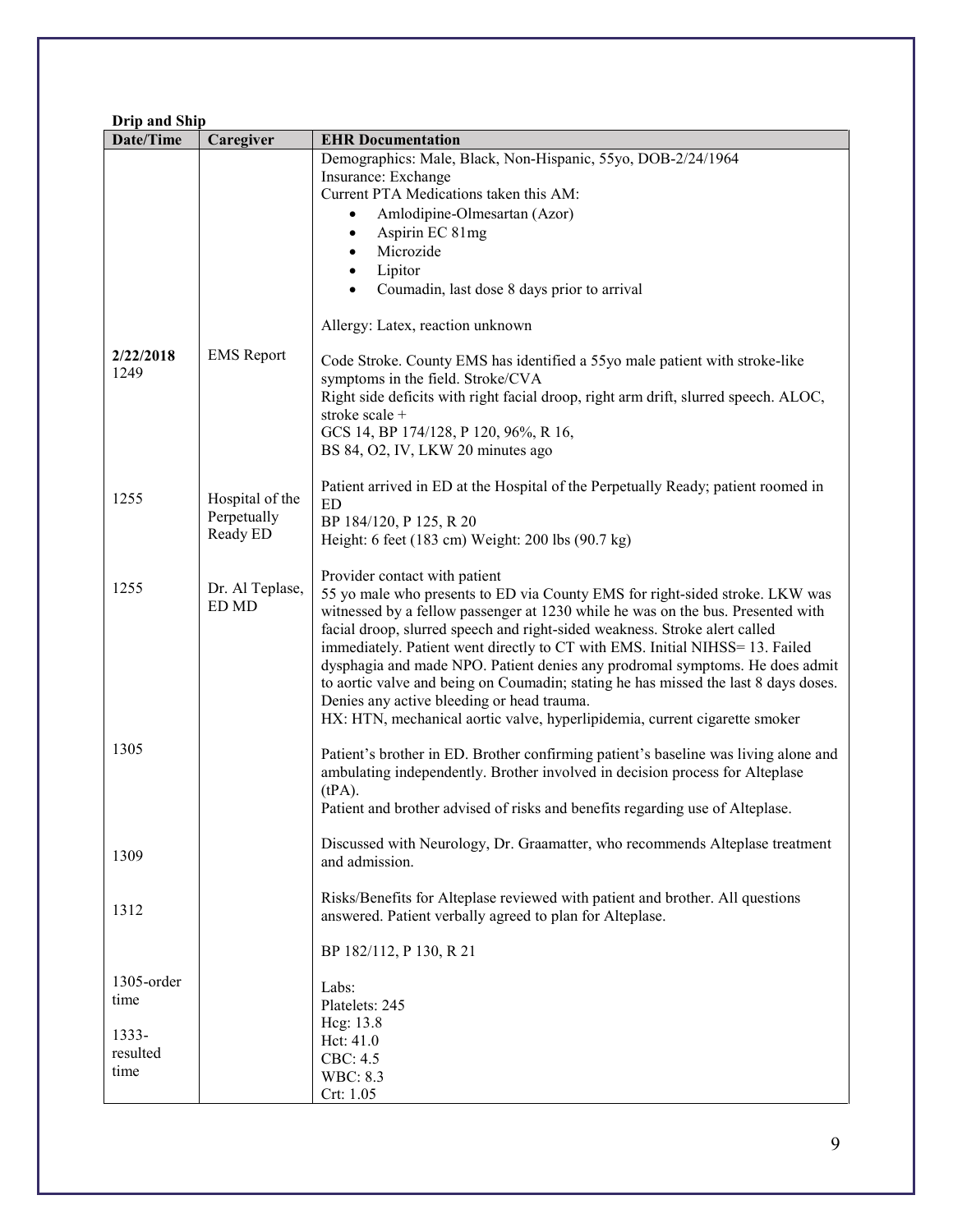|                      |                | Glucose: 115<br><b>INR</b> : 1.2                                                                                                                          |
|----------------------|----------------|-----------------------------------------------------------------------------------------------------------------------------------------------------------|
| $1305$ order<br>time |                | CT report: No acute intracranial pathology identified. Probable chronic paranasal<br>sinus disease                                                        |
| $1308 = CT$          |                |                                                                                                                                                           |
| Initiated<br>$1321=$ |                |                                                                                                                                                           |
| reported<br>time     |                |                                                                                                                                                           |
|                      |                |                                                                                                                                                           |
| 1328                 |                | BP 184/114, P 122, R 22                                                                                                                                   |
| 1330                 |                | Labetolol 10mg bolus IV for BP persisting $> 180/90$                                                                                                      |
| 1340                 |                | BP 174/100, P 116, R 20                                                                                                                                   |
| 1343                 |                | BP 168/96, P 110, R 20                                                                                                                                    |
|                      |                | IV Alteplase bolus followed with drip started                                                                                                             |
| 1400                 |                | NIHSS 16. Patient now exhibits some neglect; speech becoming non-discernable,<br>does not consistently follow commands.                                   |
| 1403                 | Dr. Al Teplase | Discussed worsening exam with Neurology, Dr. Graamatter, he recommends<br>transfer, to CSC for Interventional consideration as s/s now suggestive of LVO. |
| 1406                 |                | Spoke with Dr. Penumbra, Critical Care Neurology, at Holy Moles Hospital. He<br>will accept transfer. Plan to go direct to CTA on arrival.                |
| 1415                 |                | Patient status changed to transfer to Holy Moles- CSC hospital. EMS called for<br>transfer.                                                               |
|                      |                | Report completed to Sally Sue, RN in NICU at Holy Moles Hospital.<br>BP 160/95, P 112, R 22                                                               |
| 1419                 |                | Patient departed from ED at the Hospital of the Perpetually Ready                                                                                         |
|                      |                | Procedure code:<br>3E03317, Introduction of Other Thrombolytic into Peripheral Vein,<br>Percutaneous Approach.                                            |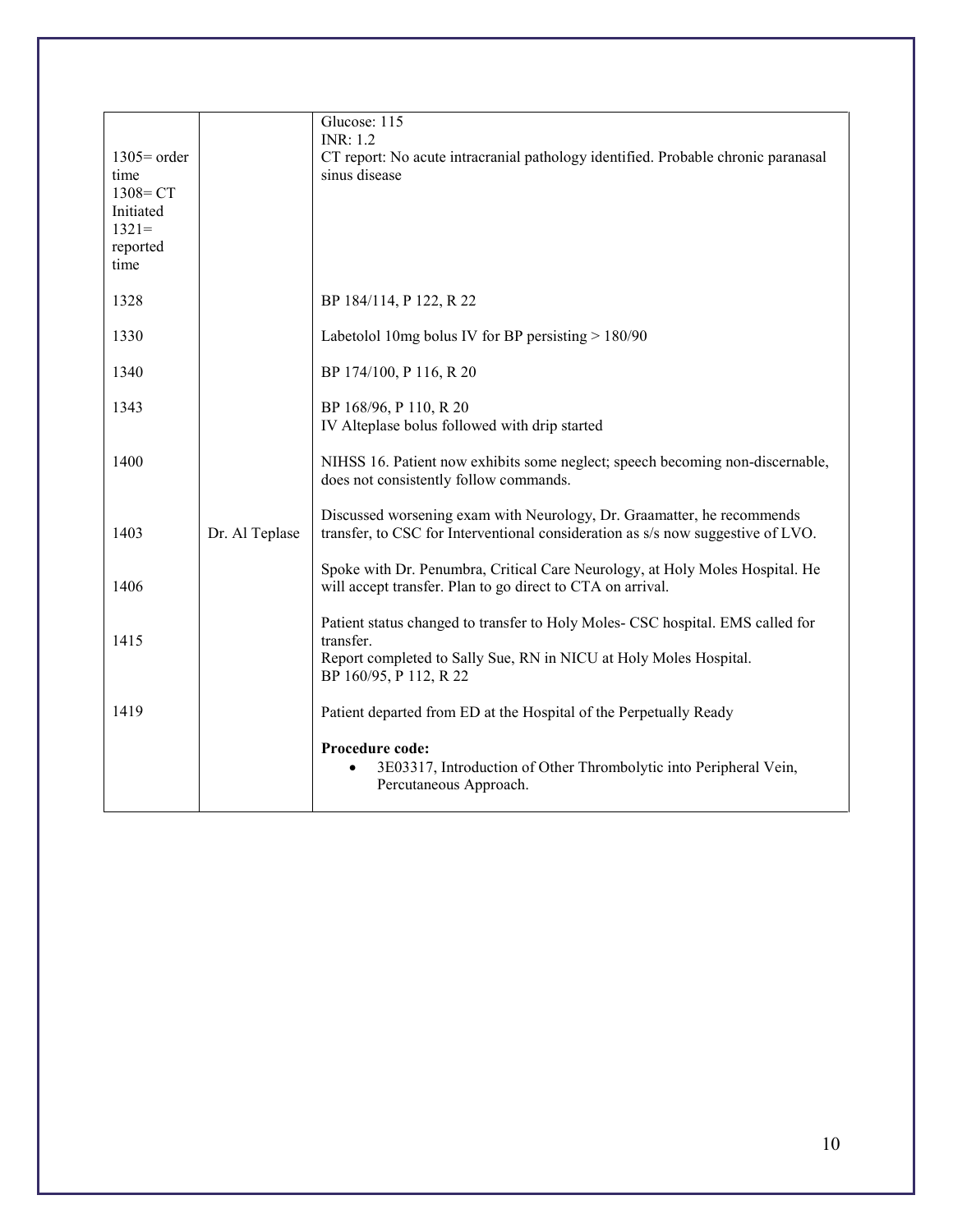#### **Arrival to Discharge-IV Alteplase and Thrombectomy**

| Date/Time                                                                       | Caregiver                                     | <b>EHR Documentation</b>                                                                                                                                                                                                                                                                                                                                                                                                                                                                                                                                                                                          |
|---------------------------------------------------------------------------------|-----------------------------------------------|-------------------------------------------------------------------------------------------------------------------------------------------------------------------------------------------------------------------------------------------------------------------------------------------------------------------------------------------------------------------------------------------------------------------------------------------------------------------------------------------------------------------------------------------------------------------------------------------------------------------|
|                                                                                 |                                               | Demographics: Male, White, Hispanic, 82yo, DOB-7/3/1936<br>Insurance: Exchange<br>Current PTA Medications taken this AM:<br>Aspirin EC 81mg<br>Microzide<br>$\bullet$<br>Lipitor<br>Coumadin, last dose 8 days pta<br>Allergy: Latex, reaction unknown                                                                                                                                                                                                                                                                                                                                                            |
| 2/22/2018<br>1249                                                               | <b>EMS</b> Report                             | Code Stroke. County EMS has identified an 82yo male patient with stroke-like<br>symptoms in the field. Stroke/CVA<br>Right side deficits with right facial droop, right arm drift, slurred speech ALOC,<br>stroke scale +, LKW<8 hours<br>GCS 14, BP 174/128, P 120, 96%, R 16,<br>BS 84, O2, IV, LKW 20 minutes ago                                                                                                                                                                                                                                                                                              |
| 1255                                                                            | Hospital of the<br>Perpetually<br>Ready ED    | Patient arrived in ED at the Hospital of the Perpetually Ready; directly to CT<br>BP 184/120, P 125, R 20<br>Height: 6 feet (183cm) Weight: 200lbs (90.7 kg)                                                                                                                                                                                                                                                                                                                                                                                                                                                      |
| 1255                                                                            | Dr. Al Teplase,<br>ED MD                      | Provider contact with patient<br>82yo male who presents to ED via County EMS for right-sided stroke. LKW was<br>witnessed by a fellow passenger at 1230 while he was on the bus. Presented with<br>facial droop, slurred speech and right-sided weakness. Stroke alert called<br>immediately. Patient went directly to CT with EMS and Stroke Responder. Patient<br>denies any prodromal symptoms. He does admit to aortic valve and being on<br>Coumadin; stating he has missed the last 8 days doses. Denies any active bleeding<br>or head trauma.<br>HX: HTN, mechanical aortic valve, hyperlipidemia, smoker |
| $1255$ order<br>time<br>$1258 = CT$<br>Initiated<br>$1308=$<br>reported<br>time |                                               | CT report: No acute intracranial pathology identified. Probable chronic paranasal<br>sinus disease                                                                                                                                                                                                                                                                                                                                                                                                                                                                                                                |
| $1255$ -order<br>time<br>$1325 -$<br>resulted<br>time                           |                                               | Labs:<br>Platelets: 245<br>Heg: 13.8<br>Hct: 41.0<br>CBC: 4.5<br><b>WBC: 8.3</b><br>Crt: 1.05<br>Glucose: 115<br><b>INR</b> : 1.2                                                                                                                                                                                                                                                                                                                                                                                                                                                                                 |
| 1304                                                                            | Wanda<br>Wonderful,<br>Stroke RN<br>Responder | Initial NIHSS= 13. Failed dysphagia. LKW= 2/22/2018 at 1230<br>Pre-morbid Modified Rankin: no symptoms at all                                                                                                                                                                                                                                                                                                                                                                                                                                                                                                     |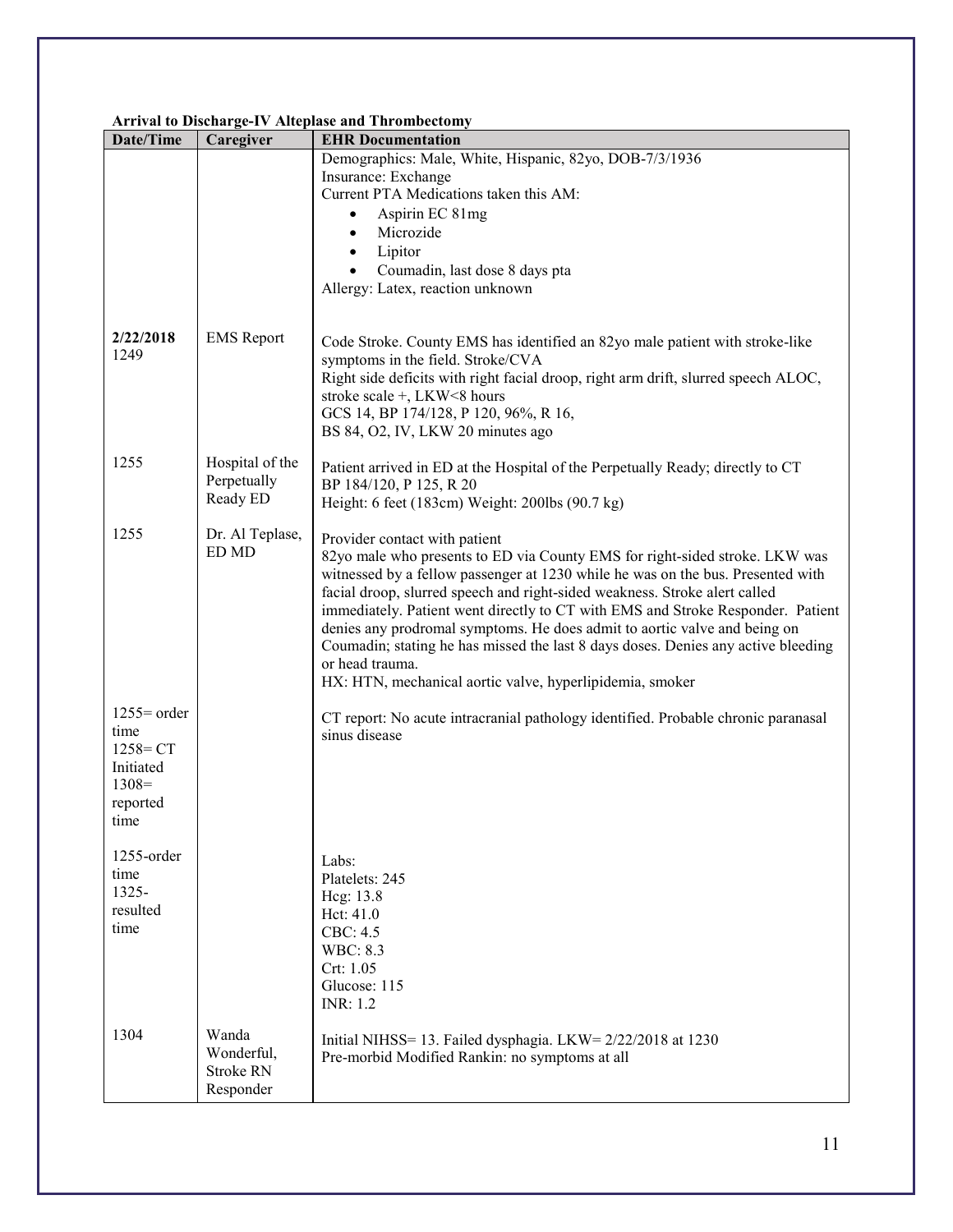| 1305 | Dr. Al Teplase,<br>ED MD                      | Patient's brother in ED. Brother confirming patient's baseline was living alone and<br>ambulating independently. Brother involved in decision process for Alteplase.<br>Patient and brother advised of risks and benefits regarding use of Alteplase.                                      |
|------|-----------------------------------------------|--------------------------------------------------------------------------------------------------------------------------------------------------------------------------------------------------------------------------------------------------------------------------------------------|
| 1309 |                                               | Discussed with Neurology, Dr. Graamatter, who recommends Alteplase treatment<br>and admission.                                                                                                                                                                                             |
|      |                                               | Risks/Benefits for Alteplase reviewed with patient and brother. All questions<br>answered. Patient verbally agreed to plan for Alteplase.                                                                                                                                                  |
| 1312 |                                               | BP 182/112, P 130, R 21                                                                                                                                                                                                                                                                    |
| 1328 |                                               | BP 184/114, P 122, R 22                                                                                                                                                                                                                                                                    |
| 1330 |                                               | Labetolol 10mg bolus IV for BP persisting > 180/90. Alteplase delayed due to<br>need for elevated B/P management.                                                                                                                                                                          |
| 1340 |                                               | BP 174/100, P 116, R 20                                                                                                                                                                                                                                                                    |
| 1343 |                                               | BP 168/96, P 110, R 20<br>IV Alteplase bolus followed with drip started                                                                                                                                                                                                                    |
| 1400 | Wanda<br>Wonderful,<br>Stroke RN<br>Responder | NIHSS 16. Patient now exhibits some neglect; speech becoming non-discernable,<br>does not consistently follow commands.                                                                                                                                                                    |
| 1403 | Dr. Al Teplase,<br>ED MD                      | Discussed worsening exam with Neurology, Dr. Graamatter and Dr. Van Tastic,<br>Neuro IR as s/s now suggestive of LVO.                                                                                                                                                                      |
| 1406 |                                               | CTA head/neck completed                                                                                                                                                                                                                                                                    |
| 1415 | Wanda<br>Wonderful,<br>Stroke RN<br>Responder | Progress note:<br>Assessment as:<br>$NIHSS = 21$<br>Not following commands<br>CSTAT Score: 4 (gaze=2; not following commands=1; extremity weakness=1)                                                                                                                                      |
|      |                                               | Patient on arrival to CT was A&O, while transferring to table, began tonic/clonic<br>seizure. Lasted for approx. 90 seconds. Respirations sonorous with sats 95%.<br>Ativan IV stat.<br>Dr. Penumbra, Critical Care Neurology, in CT room. No further seizure.<br>CTA head/neck completed. |
|      |                                               | Patient taken to NICU for emergent intubation prior to clot retrieval.                                                                                                                                                                                                                     |
|      |                                               | BP 181/90, P 93, R 37, T 99.0 po, SpO2 99%<br>Wt 76.2 kg, BMI 24.3 kg/m2                                                                                                                                                                                                                   |
| 1425 |                                               | <b>NICU</b><br>Patient admitted to NICU and emergently intubated. Keppra started for seizures.<br>Propofol for sedation.                                                                                                                                                                   |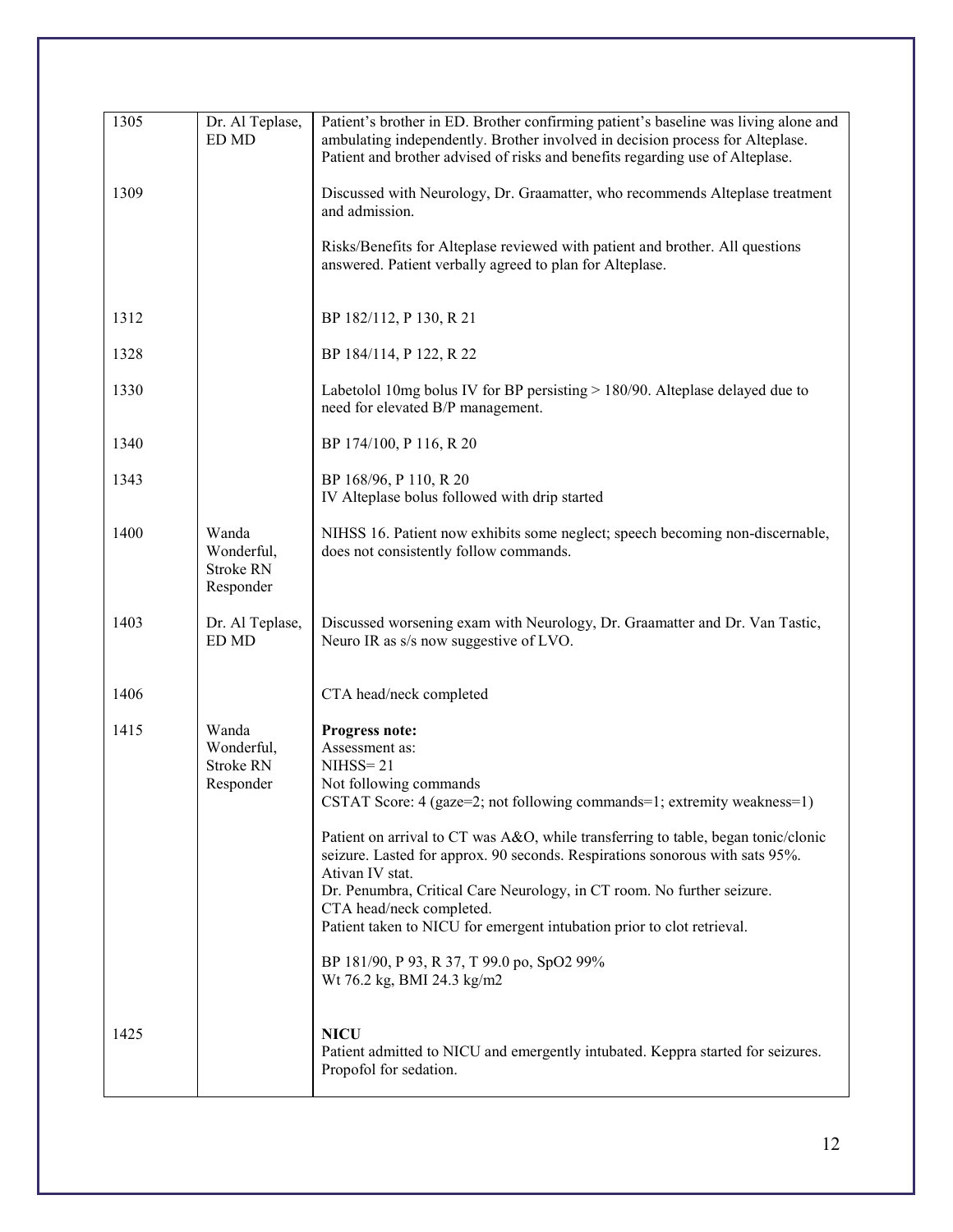| Dr. Penumbra,<br>Critical Care | H&P<br>Patient arrived to hospital via EMS. Alteplase administered. Stroke symptoms<br>witnessed while on a bus at 12:30 today.                                                                                                                                                                                                                                                                                                                                                                                                                                                                                                                                                                                                                                                                                                                                                                                            |
|--------------------------------|----------------------------------------------------------------------------------------------------------------------------------------------------------------------------------------------------------------------------------------------------------------------------------------------------------------------------------------------------------------------------------------------------------------------------------------------------------------------------------------------------------------------------------------------------------------------------------------------------------------------------------------------------------------------------------------------------------------------------------------------------------------------------------------------------------------------------------------------------------------------------------------------------------------------------|
| Neurology                      | 1st NIH Score=13<br>AA male.                                                                                                                                                                                                                                                                                                                                                                                                                                                                                                                                                                                                                                                                                                                                                                                                                                                                                               |
|                                | HX: Type A aortic dissection s/p AVR with mechanical valve in 2015, chronic use<br>of Warfarin-denies taking for the last 8 days, HTN, HLD, and tobacco                                                                                                                                                                                                                                                                                                                                                                                                                                                                                                                                                                                                                                                                                                                                                                    |
|                                | CTA head/neck completed at 14:06. Patient's sibling at bedside and consented for<br>procedure after being informed of risks/benefits by neuro endovascular team.<br>ASSESSMENT:<br>L MCA syndrome. Etiology: work up pending. Presumably cardio-<br>$\bullet$<br>embolic. Impression LVO of left MCA.<br>Permissive HTN/SBP goal <180 x 24 hours s/p Alteplase<br>$\bullet$<br>Initiate stroke orders<br>$\bullet$<br>S/p IV Alteplase, on ASA 81 mg PTA<br>$\bullet$<br>LDL pending. Goal $\leq$ 70 for secondary stroke prevention<br>$\bullet$<br>HgbA1C: pending. No History of DM<br>$\bullet$<br>Telemetry monitoring<br>$\bullet$<br>PT/OT/ST consulted. IPR in future as necessary<br>$\bullet$<br>Drug screen positive for cannabinoids<br>$\bullet$<br>Will provide patient and family with stroke education<br>$\bullet$<br>Pulmonary: Intubated for procedure and airway protection. Wean as able<br>$\bullet$ |
|                                | post procedure; smoking cessation.<br>CV: On Hydrochlorothiazide per PTA med list; ECHO ordered to rule<br>$\bullet$<br>out thrombus; tele to assess for AF<br>Renal: Current creatinine 1.05, no active issues, making urine; monitor<br>$\bullet$<br>1&0<br>GI: Maintain NPO until speech evaluation; then advance diet as per<br>$\bullet$<br>speech                                                                                                                                                                                                                                                                                                                                                                                                                                                                                                                                                                    |
|                                | <b>Best Practices:</b><br>VTE prophylaxis: SCDs<br>$\bullet$<br>Peripheral IV<br>$\bullet$<br>Antiplatelet: on hold for 24 hours until repeat CT<br>$\bullet$<br>Nutrition: Currently NPO<br>$\bullet$<br>Therapy/mobilization: Bedrest x 6 hours post angio, and then will<br>$\bullet$<br>advance as tolerated.<br><b>Risk Factors:</b><br>Smoking, drug abuse (+ drug screen), gender, HTN                                                                                                                                                                                                                                                                                                                                                                                                                                                                                                                              |
|                                | Social History:<br>Smoking Status: current every day smoker; 0.50 packs/day cigarettes<br>٠<br>Smokeless tobacco: Never used<br>$\bullet$<br>Alcohol use: Yes<br>Drug use: No<br>$\bullet$<br>Sexual activity: Yes                                                                                                                                                                                                                                                                                                                                                                                                                                                                                                                                                                                                                                                                                                         |
|                                | No family history on file                                                                                                                                                                                                                                                                                                                                                                                                                                                                                                                                                                                                                                                                                                                                                                                                                                                                                                  |
|                                | Allergies: Latex, unknown reaction                                                                                                                                                                                                                                                                                                                                                                                                                                                                                                                                                                                                                                                                                                                                                                                                                                                                                         |
|                                | BP 122/74; P 88; R 20; T 99.0 oral; SpO2 100%<br>Wt 76.2 kg, BMI 24.3 kg/m2                                                                                                                                                                                                                                                                                                                                                                                                                                                                                                                                                                                                                                                                                                                                                                                                                                                |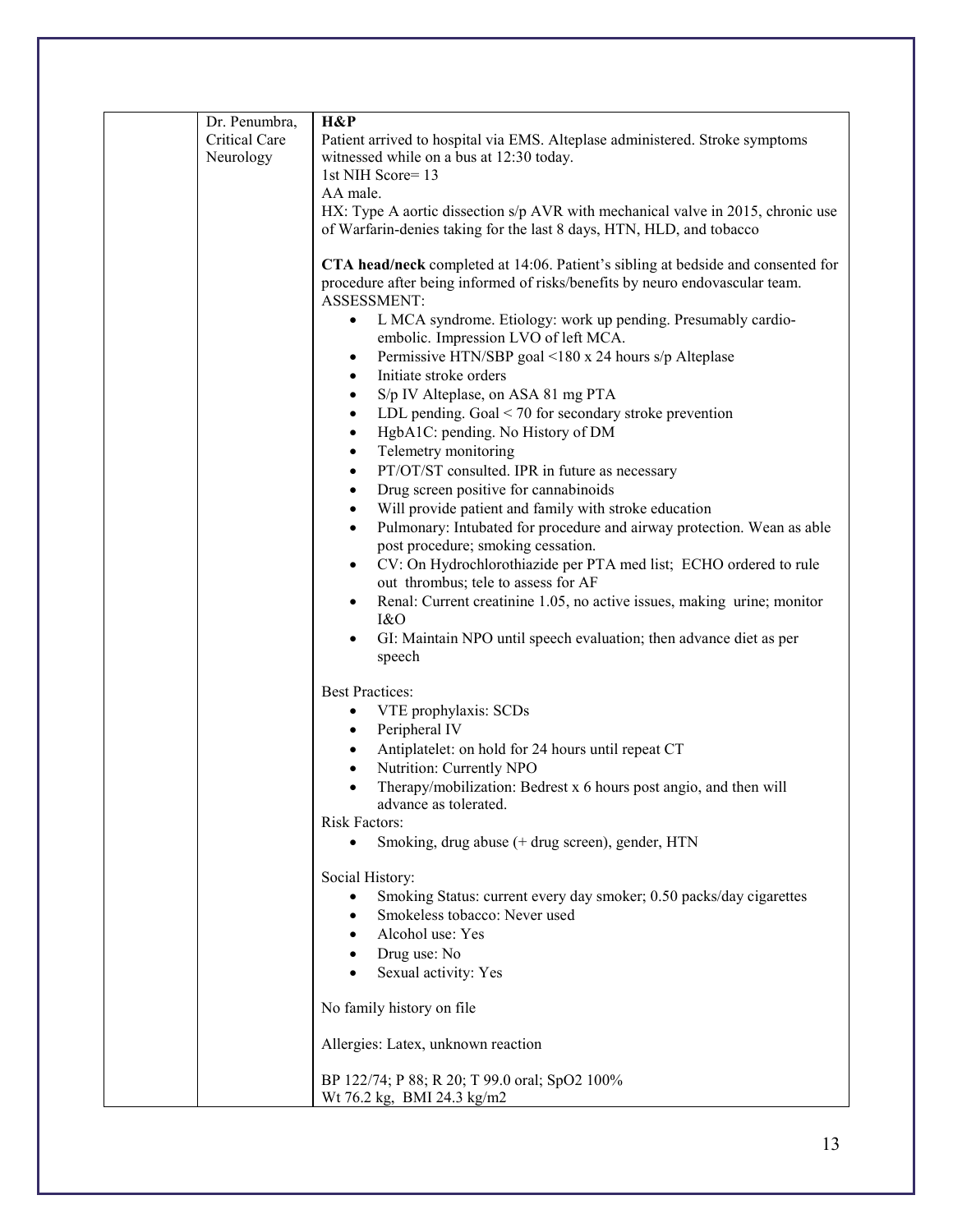|                 | Neurological Exam:                                                                           |
|-----------------|----------------------------------------------------------------------------------------------|
|                 | Mental Status-Alert, restless. No tracking. Non-verbal, no attempts to<br>$\bullet$          |
|                 | speak. No command following.                                                                 |
|                 | CN:<br>$\bullet$                                                                             |
|                 | II: no response to visual threat on right, pupils 3 mm bilateral<br>$\circ$                  |
|                 | constricting with appropriate accommodation.                                                 |
|                 | III, IV, VI: left gaze deviation, PERRLA, no nystagmus, no<br>$\circ$                        |
|                 | ptosis                                                                                       |
|                 | $V: +$ corneal reflex bilateral<br>$\circ$                                                   |
|                 | VII: right facial droop<br>$\circ$                                                           |
|                 | VIII: UTD<br>$\circ$                                                                         |
|                 | IX, X: UTD<br>$\circ$<br>XI: shoulder shrug absent on right                                  |
|                 | $\circ$<br>XII: UTD<br>$\circ$                                                               |
|                 |                                                                                              |
|                 | Strength: RUE and RLE flaccid, no motor response to noxious stimuli LUE and                  |
|                 | LLE spontaneous antigravity movement                                                         |
|                 | Tone: No increased tone, cogwheel rigidity, or fasciculations present                        |
|                 | Sensation: Does not grimace or withdraw to noxious stimuli on right                          |
|                 | Reflexes: Up going toe on right                                                              |
|                 | Coordination: UTA on RUE due to weakness                                                     |
|                 | Gait/Stance: Not assessed due to acuity and right side hemiparesis.                          |
|                 | PLAN: Start Heparin drip if CT head negative for acute bleed in am.                          |
|                 | <b>Neuro IR Consult</b>                                                                      |
|                 | HX: Past TIA, marijuana use                                                                  |
|                 |                                                                                              |
| Dr. Van Tastic, | ASSESSMENT:                                                                                  |
| Neuro IR        | Left MCA acute ischemic stroke                                                               |
|                 | Aortic valve replacement- non-compliant with Warfarin therapy<br>$\bullet$                   |
|                 | Subtherapeutic INR<br>٠                                                                      |
|                 | PLAN:                                                                                        |
|                 | Proceed with emergent cerebral angiogram with thrombectomy and intra-<br>arterial Alteplase. |
|                 | Dual energy CT scan post-procedure                                                           |
|                 | Bed rest x 3 hours                                                                           |
|                 | Neuro checks, groin site checks, and VS per post-Neuro IR protocol                           |
|                 | SBP < 140                                                                                    |
|                 | Nicardipine drip to maintain SBP goals                                                       |
|                 | High dose statin                                                                             |
|                 | CT head 24 hours post Alteplase on 2/23/18                                                   |
|                 | Stroke team following                                                                        |
|                 | Given risk for stroke/thromboembolic event with mechanical valve off                         |
|                 | anticoagulation will recommend resume Coumadin                                               |
|                 | Daily INR<br>$\bullet$                                                                       |
|                 | <b>Neuro IR Suite</b>                                                                        |
|                 | <b>Time</b><br><b>EHR</b> Documentation                                                      |
|                 | 1430<br>Patient arrived to IR                                                                |
|                 | 1435<br>Puncture time. Access secured right groin; catheter advanced                         |
|                 |                                                                                              |
|                 | 1437<br>Thrombus seen M2 branch L MCA                                                        |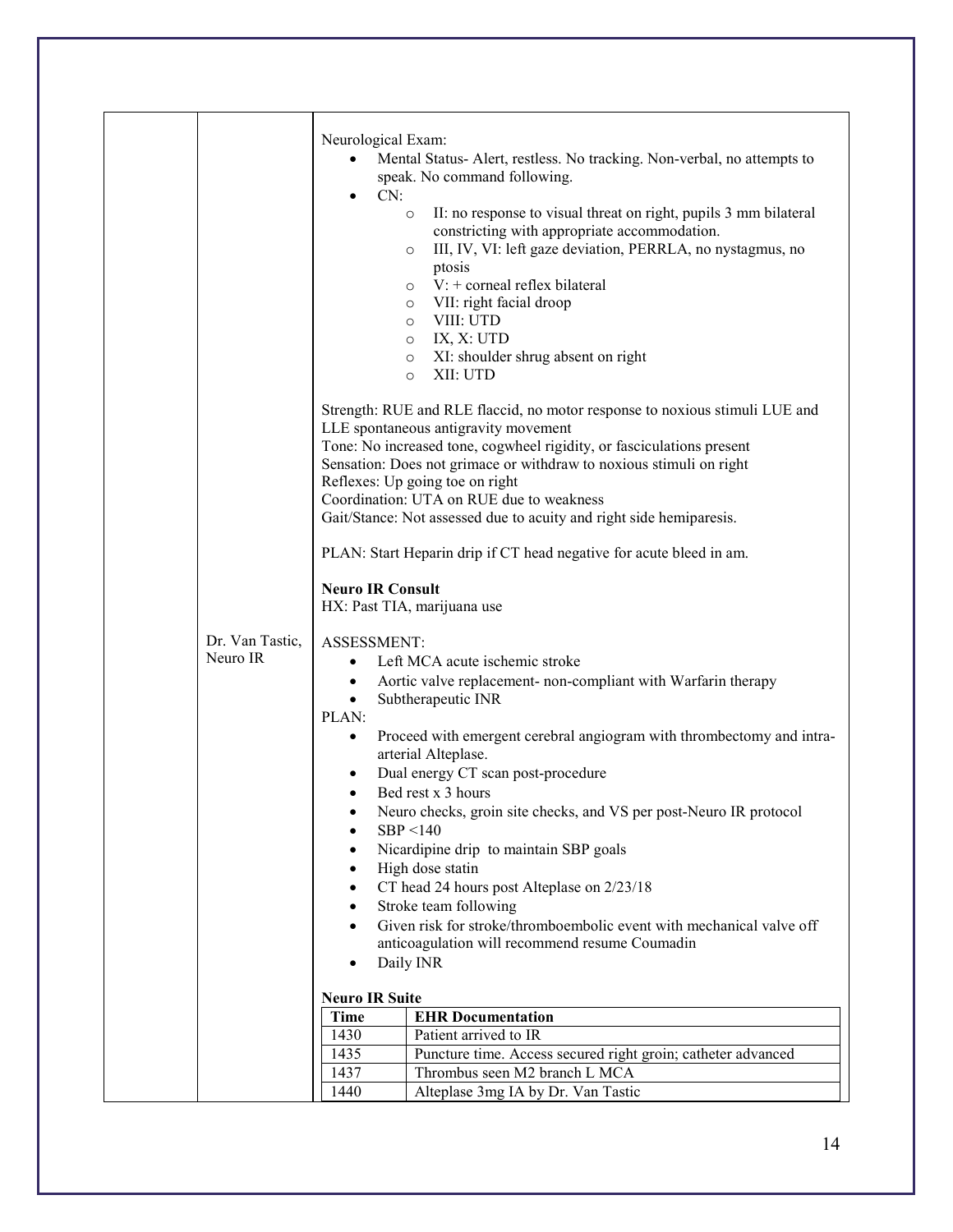|         |                                      | Penumbra catheter without clot removal. TICI 1<br>1444                                                                                                                                                                                                                                                                                                                                         |
|---------|--------------------------------------|------------------------------------------------------------------------------------------------------------------------------------------------------------------------------------------------------------------------------------------------------------------------------------------------------------------------------------------------------------------------------------------------|
|         |                                      | 1447<br>Trevo cath x1                                                                                                                                                                                                                                                                                                                                                                          |
|         |                                      | Alteplase 3 mg IA by Dr. Van Tastic<br>1448                                                                                                                                                                                                                                                                                                                                                    |
|         |                                      | 1451<br>Penumbra, TICI 2a                                                                                                                                                                                                                                                                                                                                                                      |
|         |                                      | 1452<br>Trevo x 2, TICI 2b                                                                                                                                                                                                                                                                                                                                                                     |
| 1500    | Dr. Van Tastic,<br>Neuro IR          | <b>Neuro IR Procedure Note</b><br>Procedure: Left ICA/MCA angio, mechanical and aspiration thrombectomy; 6 mg.<br>Alteplase IA infusion.<br>Findings: TICI 2a posterior frontal division of MCA (superior M2 branch of                                                                                                                                                                         |
|         |                                      | inferior division), marginal effect of 6 mg local Alteplase, following 1st pass there<br>was TICI 1 filling of the affected branch, 2nd pass Trevo 4x20 achieving TICI 2b<br>filling which appears nearly TICI 3 though slowed distal transit possibly due to<br>non-visualized microemboli vs. change in flow dynamic from reversal in<br>collaterals.<br>Estimated Blood Loss: approx. 150ml |
|         |                                      | Complications: None immediate                                                                                                                                                                                                                                                                                                                                                                  |
| 1515    | Angel<br>Wrkhardt, RN<br><b>NICU</b> | <b>NICU</b><br>NIHSS <sub>16</sub><br>$\bullet$<br>SCDs applied to bilateral LE<br>$\bullet$<br>Propofol sedation; ET; Keppra IV maintained<br>$\bullet$<br>BP 135/75, P 88, R, 14, vent control                                                                                                                                                                                               |
|         |                                      |                                                                                                                                                                                                                                                                                                                                                                                                |
| 1559    |                                      | <b>CT Imaging-post procedure</b>                                                                                                                                                                                                                                                                                                                                                               |
|         |                                      | 1. Probable chronic ischemic microvascular changes                                                                                                                                                                                                                                                                                                                                             |
|         |                                      | 2. No acute hemorrhage                                                                                                                                                                                                                                                                                                                                                                         |
|         |                                      | 3. Stable scattered paranasal sinus disease consistent with chronic sinusitis, raising                                                                                                                                                                                                                                                                                                         |
|         |                                      | possibility of areas of fungal sinusitis.                                                                                                                                                                                                                                                                                                                                                      |
|         |                                      | <b>CT</b> Imaging                                                                                                                                                                                                                                                                                                                                                                              |
| 2/23/18 |                                      | 1. Findings concerning for evolving early subacute infarct involving the left MCA                                                                                                                                                                                                                                                                                                              |
| 0432    |                                      | territory at the left precentral gyrus and left frontal operculum                                                                                                                                                                                                                                                                                                                              |
|         |                                      | 2. Small SAH within left precentral sulcus, alternatively, small cortical/gyriform                                                                                                                                                                                                                                                                                                             |
|         |                                      | petechial hemorrhage could have a similar appearance.                                                                                                                                                                                                                                                                                                                                          |
|         |                                      |                                                                                                                                                                                                                                                                                                                                                                                                |
| 0700    |                                      | BP 119/73; P 64; R 14, T 97.1 axillary, SpO2: 100%                                                                                                                                                                                                                                                                                                                                             |
|         |                                      |                                                                                                                                                                                                                                                                                                                                                                                                |
| 0900    |                                      | Labs:                                                                                                                                                                                                                                                                                                                                                                                          |
|         |                                      | Calculated LDL: 35                                                                                                                                                                                                                                                                                                                                                                             |
|         |                                      | HbA1C: 5.7                                                                                                                                                                                                                                                                                                                                                                                     |
|         |                                      | Crt: 0.95                                                                                                                                                                                                                                                                                                                                                                                      |
|         |                                      | <b>Neuro IR Note-Post Procedure day #1</b>                                                                                                                                                                                                                                                                                                                                                     |
| 0929    | Tru Sweet,                           | PLAN:                                                                                                                                                                                                                                                                                                                                                                                          |
|         | <b>APNP</b> Neuro                    | <b>CVA</b>                                                                                                                                                                                                                                                                                                                                                                                     |
|         | IR                                   | Consider heparin drip this am to bridge to Warfarin (? small SAH on CT<br>$\bullet$                                                                                                                                                                                                                                                                                                            |
|         |                                      | head this AM)                                                                                                                                                                                                                                                                                                                                                                                  |
|         |                                      | Continue ASA<br>٠                                                                                                                                                                                                                                                                                                                                                                              |
|         |                                      | High dose statin for neuro-protective effect<br>٠                                                                                                                                                                                                                                                                                                                                              |
|         |                                      | Stroke Protocol per Critical Care                                                                                                                                                                                                                                                                                                                                                              |
|         |                                      | Weaning sedation to extubate per Critical Care                                                                                                                                                                                                                                                                                                                                                 |
|         |                                      | <b>ECHO</b>                                                                                                                                                                                                                                                                                                                                                                                    |
|         |                                      | Seizure management per Critical Care                                                                                                                                                                                                                                                                                                                                                           |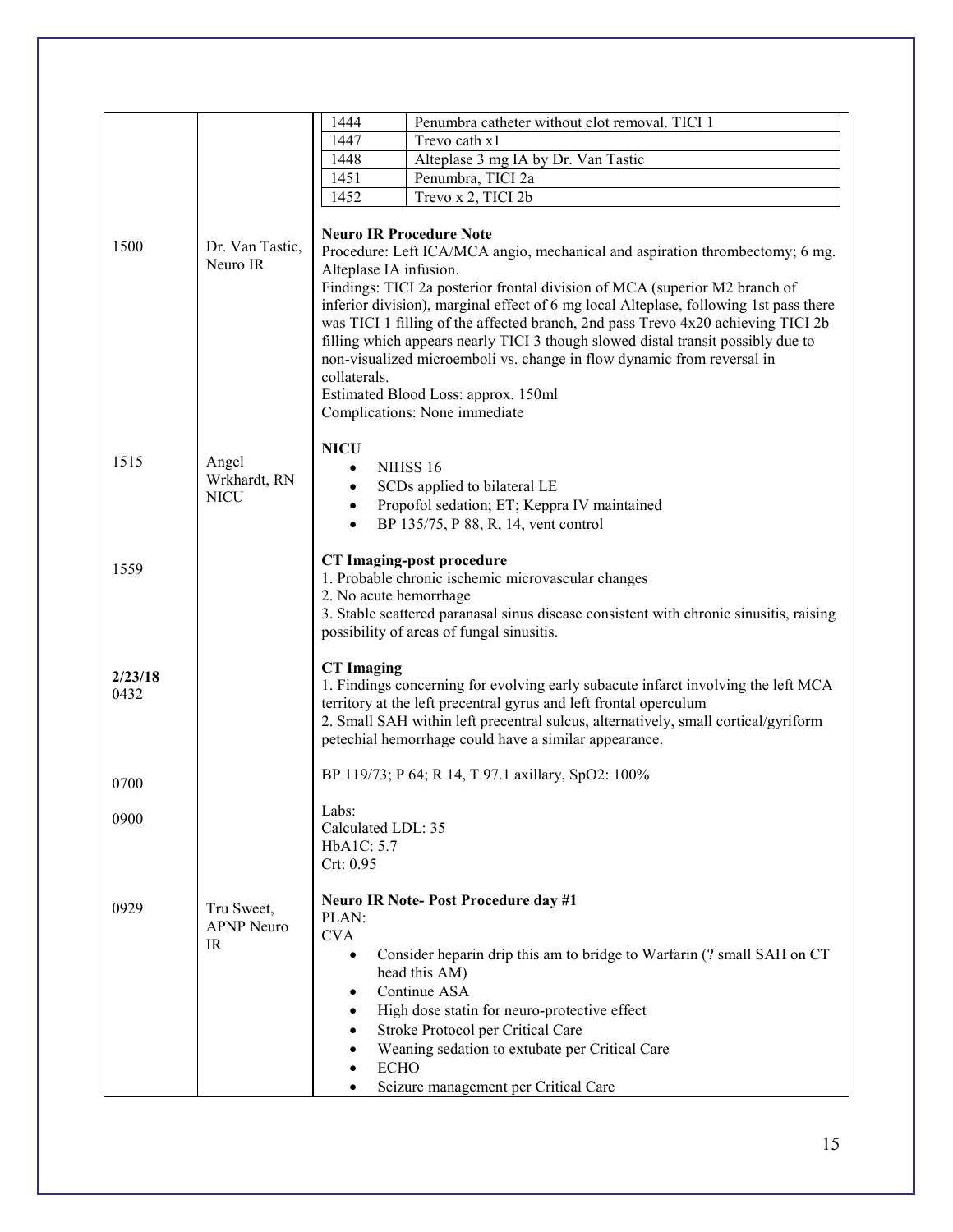|                 |                                             | Groin site WNL-Please remove dressing on 2/24/18<br>$\bullet$                                                                                                                                                                                                                                                                                                               |
|-----------------|---------------------------------------------|-----------------------------------------------------------------------------------------------------------------------------------------------------------------------------------------------------------------------------------------------------------------------------------------------------------------------------------------------------------------------------|
|                 |                                             | Page with worsening neuro exam or groin site concerns-Will sign off, OP<br>$\bullet$<br>f/u per stroke neurology                                                                                                                                                                                                                                                            |
|                 |                                             | Subjective:<br>Patient remains intubated, sedation vacation this AM<br>$\bullet$                                                                                                                                                                                                                                                                                            |
|                 |                                             | Neurological Exam:<br>PERRL 3 mm bilateral, left gaze preference, unable to look past midline<br>$\bullet$<br>to right. Appears to have both right visual and sensory neglect (no<br>grimacing to pain on right, but some grimacing on left), RUE flaccid,<br>RLE has some resistance to ROM, LUE/LLE with purposeful movement,<br>no command following, right facial droop |
| 1049            | Dr. Penumbra,<br>Critical Care<br>Neurology | <b>Progress Note</b><br>Exam today: remains intubated and sedated. Left gaze preference and<br>$\bullet$<br>right side hemiparesis.<br>Etiology: Embolic, due to mechanical valve and noncompliance with<br>$\bullet$<br>anticoagulant regimen                                                                                                                              |
|                 |                                             | Antiplatelet held in the setting of IV Alteplase<br>$\bullet$<br>Will initiate heparin infusion this am for mechanical valve-neuro<br>$\bullet$<br>protocol (PTT 40-60, no bolus)                                                                                                                                                                                           |
|                 |                                             | LDL: 35. On Lipitor 80mg PTA. LDL goal <70 for secondary stroke<br>$\bullet$<br>prevention. Home dose resumed.<br>CXR unremarkable<br>$\bullet$                                                                                                                                                                                                                             |
|                 |                                             | $+$ murmur<br>$\bullet$<br>ECHO: NSR. s/p mechanical valve, no thrombus or vegetation. EF: 81,<br>$\bullet$<br>mildly hypo-kinetic left ventricle<br>NOTE: Attending added post APNP documentation:<br>$\bullet$                                                                                                                                                            |
| 1130            | Carrie<br>Goodheart, RN<br><b>NICU</b>      | 'No evidence of SAH on CT this AM<br>Heparin drip started<br>$\bullet$<br>Aspirin rectally<br>$\bullet$<br>NIHSS <sub>14</sub><br>$\bullet$<br>PT/OT working with patient<br>٠<br>Modified Rankin score: 4<br>$\bullet$<br>Extubated<br>$\bullet$                                                                                                                           |
| 1615            |                                             | Speech Therapy Evaluation: allow meds crushed po. Ice chips when awake.                                                                                                                                                                                                                                                                                                     |
| 2/24/18<br>1100 |                                             | Medications List:<br>Heparin drip<br>$\bullet$<br>Coumadin<br>Aspirin changed to po<br>٠<br>Lipitor 80 mg<br>Metoprolol<br>Keppra<br>Norvasc                                                                                                                                                                                                                                |
| 1600            |                                             | <b>CT</b> Imaging<br>1. Expected temporal evolution changes of the recent left MCA territory infarction.<br>2. Marked paranasal sinus disease                                                                                                                                                                                                                               |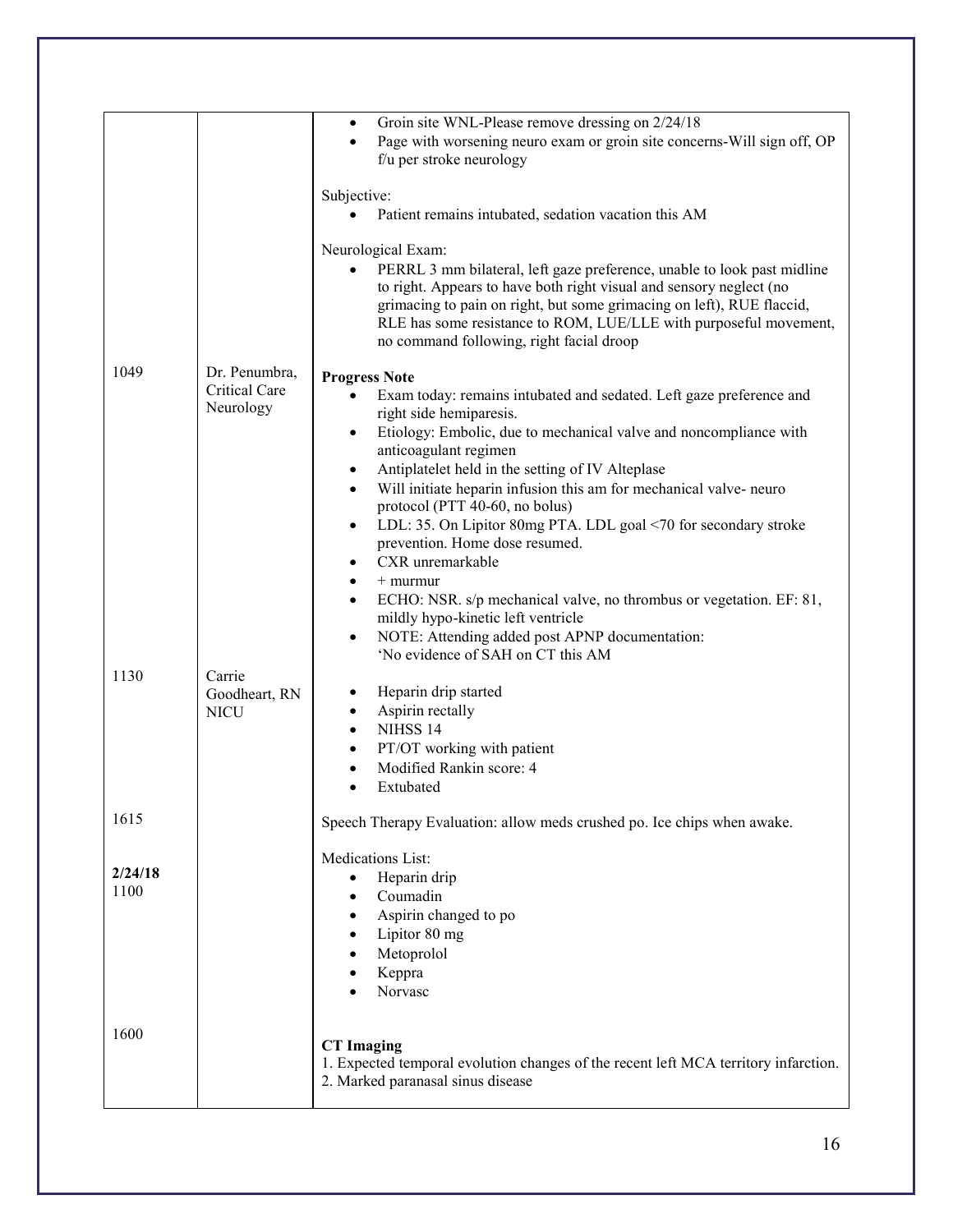|                         |                                                              | Transfer out of NICU to neuro telemetry floor                                                                                                                                                                                                                                                                                                                                                                                                                                                                                                                                                                                                                                                                                                                                                                                                                                                                                                                                                                                                                                                                                                                                                                                                                                                        |
|-------------------------|--------------------------------------------------------------|------------------------------------------------------------------------------------------------------------------------------------------------------------------------------------------------------------------------------------------------------------------------------------------------------------------------------------------------------------------------------------------------------------------------------------------------------------------------------------------------------------------------------------------------------------------------------------------------------------------------------------------------------------------------------------------------------------------------------------------------------------------------------------------------------------------------------------------------------------------------------------------------------------------------------------------------------------------------------------------------------------------------------------------------------------------------------------------------------------------------------------------------------------------------------------------------------------------------------------------------------------------------------------------------------|
| 2/25/18<br>0900<br>1200 | Gloria<br>Glorious,<br>Stroke<br>Navigator                   | <b>Stroke Education Record</b><br>Unable to educate patient due to AMS and no co-learner present.<br>Stroke Folder with materials left at bedside addressing:<br>Warning signs and symptoms<br>Personal risk factors<br>$\bullet$<br><b>Calling EMS</b><br>$\bullet$<br>Follow-up<br>$\bullet$<br>Medications prescribed at discharge<br>$\bullet$<br><b>Understanding Stroke Booklet</b><br>$\bullet$<br>FAST magnet<br>$\bullet$<br>Support group information<br>$\bullet$<br>Quit Line pamphlet, and Quitting Tobacco<br>$\bullet$<br>Low Cholesterol, Low Saturated Fat, Low Sodium Diet<br>$\bullet$<br><b>Understanding Your Cholesterol</b><br>٠<br><b>Understanding Hypertension</b><br>$\bullet$<br>BMI: What Is It?<br>$\bullet$<br><b>Exercise and Vascular Disease</b><br>$\bullet$<br>Walking Warm-Up Home Exercise Program<br>$\bullet$<br>Medication information on Alteplase, Heparin, Aspirin, Atorvastatin and<br>$\bullet$<br>Keppra                                                                                                                                                                                                                                                                                                                                              |
| 2/26/18<br>1300         | Carrie<br>Goodheart, RN<br><b>NICU</b>                       | 2/26/18 Patient and family interaction achieved:<br>Patient's uncontrollable risk factors are: Male; prior TIA.<br>Patient's controllable risks: High blood pressure; high cholesterol; smoking;<br>physical inactivity; drug abuse<br>The following lifestyle modifications were recommended: monitor blood pressure,<br>quit smoking, start an exercise program with physician approval. Patient's personal<br>modification goal is to quit smoking.<br>Discussion and review with patient and family on documents in the previously<br>given written materials contained in the Stroke Folder. Patient and family allowed<br>to verbalize fears and concerns. Questions were encouraged and answered.<br>Reviewed FAST and encouraged to call 911 if patient experiencing s/s of stroke.<br>Discussed increasing activity. Encouraged patient to raise heart rate 30 minutes, 3<br>times a week. Encouraged patient to check BP at home. Discussed checking<br>different times of the day and record readings to show to PCP. Discussed IPR.<br>Reviewed admission process, gym, apartment, 3 hours of therapy a day, and<br>average LOS. Discussed f/u with PCP 7-10 days after discharge and discussed f/u<br>with Neurology after discharge.<br>NIHSS <sub>4</sub><br>Modified Rankin score: 2 |
| 2/27/18<br>0730         | Terri Terrific,<br><b>APNP Critical</b><br>Care<br>Neurology | <b>Brief Summary:</b><br>2/23/18 Resumed Coumadin with Heparin bridge<br>$2/24/18$ Extubated<br>2/26/18 Speech Therapy advanced diet to puree consistency with honey<br>thick liquids via small single sips from cup only. Meds crushed in puree.                                                                                                                                                                                                                                                                                                                                                                                                                                                                                                                                                                                                                                                                                                                                                                                                                                                                                                                                                                                                                                                    |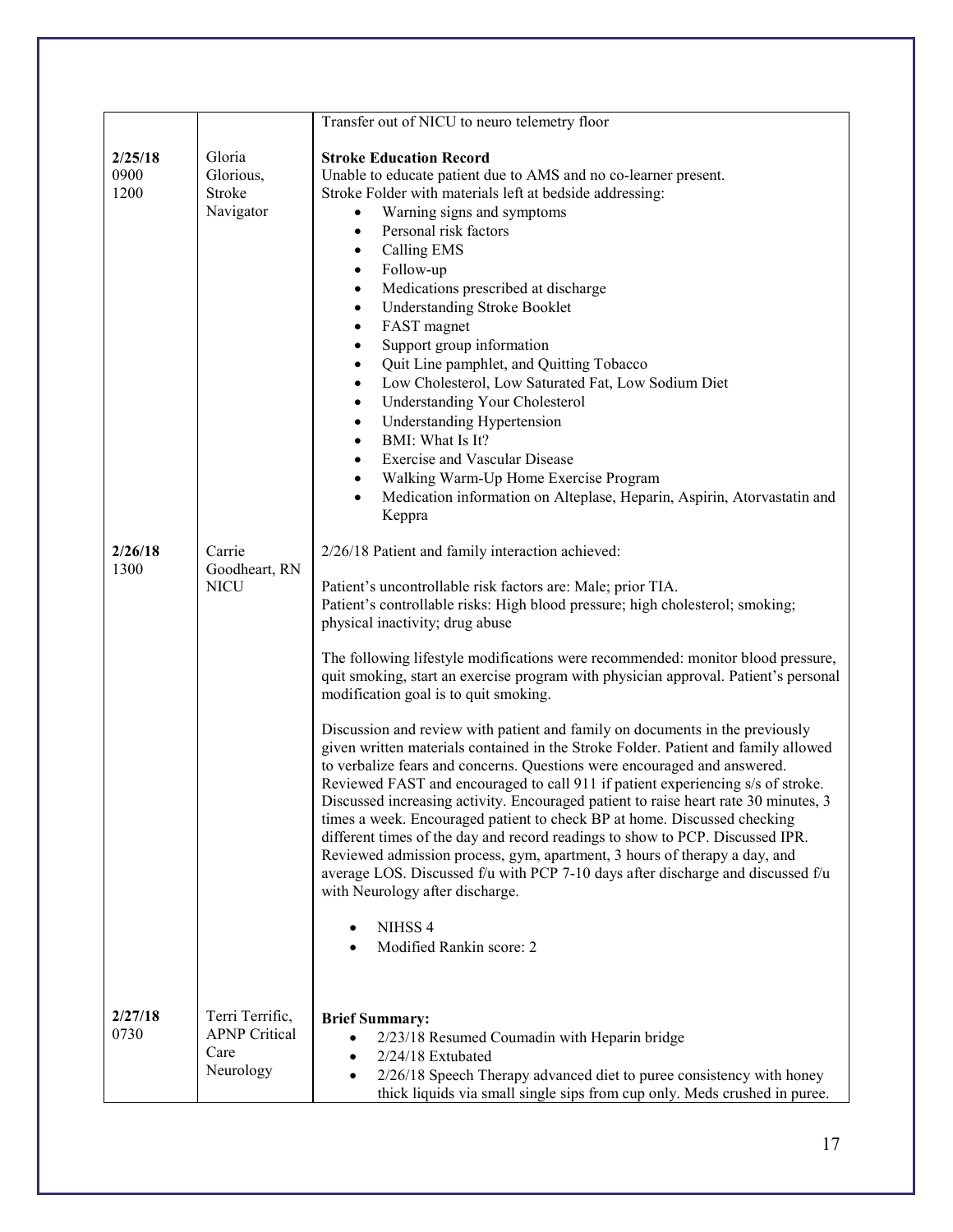|                                            | Fed via tsp.<br>Labs:<br>Hgb A1C: 5.7, no hx DM                                                                                                                                                                                                                                                                                                |
|--------------------------------------------|------------------------------------------------------------------------------------------------------------------------------------------------------------------------------------------------------------------------------------------------------------------------------------------------------------------------------------------------|
|                                            | LDL: 35, goal <70 for secondary stroke prevention.<br>Continue Atorvastatin 80mg for neuro protection x3 months<br>$\bullet$<br>Permissive HTN. Goal SBP<160. On Metoprolol. B/P 138/87, P 73, R 16,<br>$\bullet$<br>T 98.0 oral, SpO2 97%<br>Seizure on presentation- Continue Keppra indefinitely<br>$\bullet$<br>Antiplatelet: Aspirin 81mg |
|                                            | Subjective:<br>No new neuro s/s. Patient continues with word finding difficulties,<br>dysarthria, and dysphagia.                                                                                                                                                                                                                               |
|                                            | Neurological Exam:<br>Mental Status: AAO x3. Recent & remote memory intact.<br>$\bullet$<br>Follows commands. Normal attention & concentration. Speech is<br>dysarthric. No evidence of neglect on double simultaneous stimulation.                                                                                                            |
|                                            | CN:<br>II, III, IV, VI, V: normal<br>$\circ$<br>VII: right facial droop with slightly impaired lip seal, normal<br>$\circ$<br>eye closure<br>VIII, IX, X, XI: normal<br>$\circ$<br>XII: right tongue deviation<br>$\circ$                                                                                                                      |
|                                            | PT/OT consulted. Recommend PM&R to evaluate for IPR. Patient to<br>$\bullet$<br>follow up in stroke clinic after discharge.                                                                                                                                                                                                                    |
| 2/28/18<br>Carrie<br>1505<br>Goodheart, RN | Discharged and transferred to inpatient rehab via wheelchair. B/P 135/84, P 70, R<br>16                                                                                                                                                                                                                                                        |
| <b>NICU</b>                                | <b>DC</b> Summary:<br>Patient ambulatory at discharge. Requiring continued therapy for significant<br>aphasic speech. RUE weakness improved. Remains with a subtherapeutic INR and<br>will continue on heparin infusion.                                                                                                                       |
|                                            | DC diagnosis:<br>1. Stroke in LMCA with expressive aphasia and RUE weakness<br>2. S/p Alteplase and IR Thrombectomy<br>3. S/p type A aortic dissection s/p AVR with mechanical valve in 2015<br>4. Tonic/clonic seizure in the ICU<br>5. Long term anticoagulation, noncompliant for 8 days PTA<br>6. Tobacco abuse                            |
|                                            | Discharge disposition: Inpatient Rehab. Continue care by Hospitalist and<br>Neurology teams.                                                                                                                                                                                                                                                   |
|                                            | Activity: As tolerated                                                                                                                                                                                                                                                                                                                         |
|                                            | Diet: Diet per speech therapy                                                                                                                                                                                                                                                                                                                  |
|                                            | Transfer medications:<br>Coumadin<br>Continue Heparin drip bridge at 1100 units/hr until INR 2.5 then                                                                                                                                                                                                                                          |